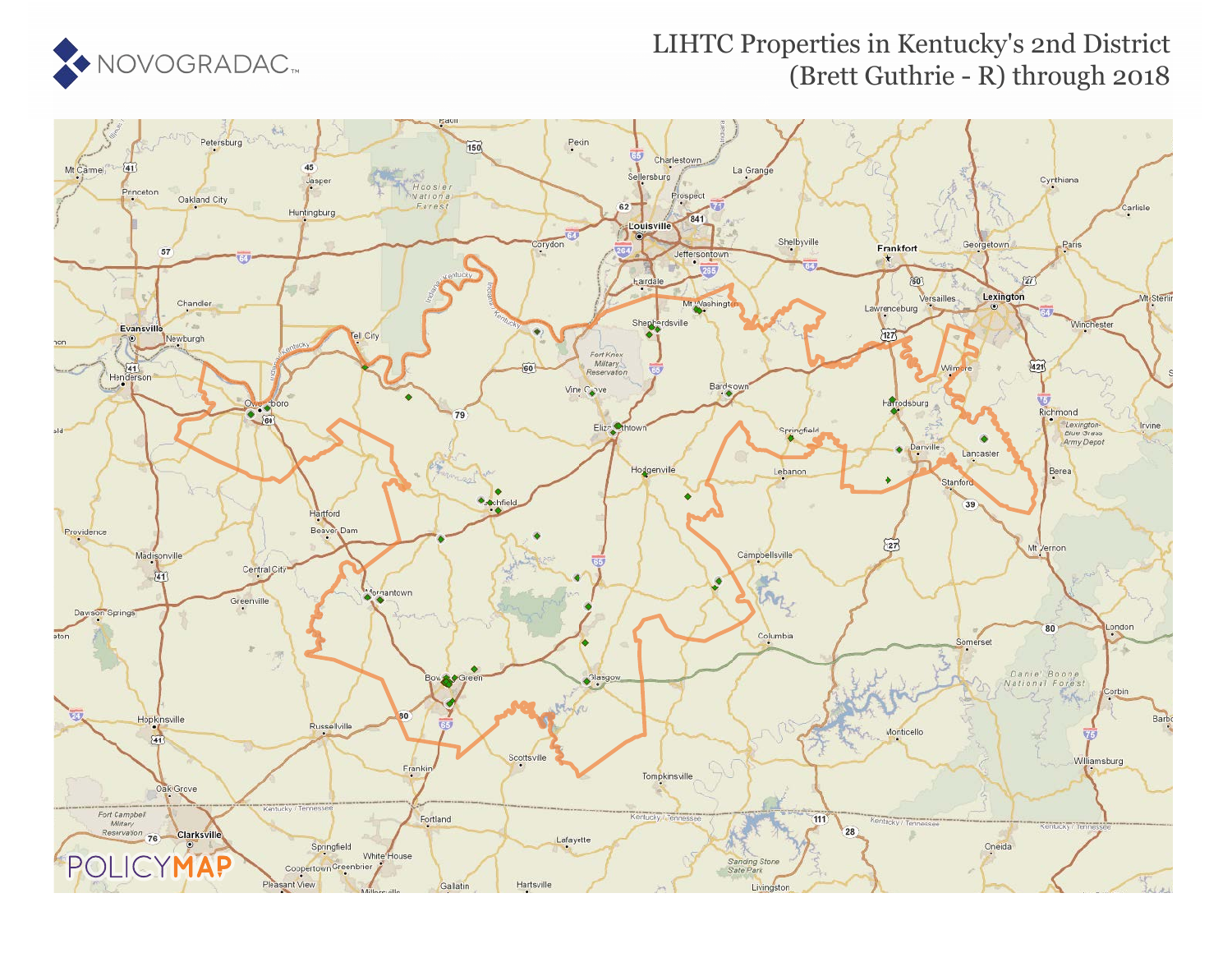| <b>Project Name</b>                              | <b>Address</b>                          | <b>City</b>                 | <b>State</b> | <b>Zip Code</b> | Nonprofit<br><b>Sponsor</b> | <b>Allocation</b><br><b>Year</b> | <b>Annual</b><br><b>Allocated</b><br><b>Amount</b> | <b>Year Placed</b><br>in Service | <b>Construction Type</b>        | <b>Total</b><br><b>Units</b> | Low<br><b>Income</b><br><b>Units</b> | <b>Rent or</b><br><b>Income</b><br><b>Ceiling</b> | <b>Credit</b><br>Percentage Bond            | Tax-<br><b>Exempt</b> | <b>HUD Multi-</b><br>Family<br><b>Financing/Rental</b><br><b>Assistance</b> |
|--------------------------------------------------|-----------------------------------------|-----------------------------|--------------|-----------------|-----------------------------|----------------------------------|----------------------------------------------------|----------------------------------|---------------------------------|------------------------------|--------------------------------------|---------------------------------------------------|---------------------------------------------|-----------------------|-----------------------------------------------------------------------------|
| <b>WOOD LANE</b><br><b>APARTMENTS</b>            | <b>SCOTTSVILLE</b><br><b>STREET</b>     | <b>GREENSBURG</b>           | KY           | 42743           | No                          | Insufficient<br>Data             | \$735,316                                          | 2013                             | <b>Acquisition and Rehab 24</b> |                              | 24                                   | 50% AMGI                                          | <b>Both 30%</b><br>and 70%<br>present value |                       | No                                                                          |
| VILLAGE SQUARE OF<br><b>GARRARD COUNTY</b>       | <b>DOTY LANE</b>                        | <b>LANCASTER</b>            | KY           | 40444           | No                          | Insufficient<br>Data             | \$681,754                                          | 2015                             | <b>Acquisition and Rehab 56</b> |                              | 56                                   | 50% AMGI                                          | <b>Both 30%</b><br>and 70%<br>present value | No                    | No                                                                          |
| <b>BELMONT COURT</b><br><b>APARTMENTS</b>        | <b>BELMONT</b><br><b>STREET</b>         | HARRODSBURG                 | KY           | 40330-1409      | No                          | 2014                             | \$542,242                                          | 2016                             | Acquisition and Rehab 63        |                              | 63                                   | <b>50% AMGI</b>                                   | <b>Both 30%</b><br>and 70%<br>present value | No                    | No                                                                          |
| <b>EASTON PLACE</b>                              | <b>WORTH WAY</b><br>(OFFICE)            | <b>BOWLING GREEN KY</b>     |              | 42101           | No                          | 2014                             | \$380,776                                          | 2016                             | Acquisition and Rehab 32        |                              | 32                                   | 50% AMGI                                          | $70\,\%$ present $\,$ No value              |                       | No                                                                          |
| <b>MEN'S ADDICTION</b><br><b>RECOVERY CAMPUS</b> | <b>OLD</b><br><b>LOUISVILLE</b><br>ROAD | <b>BOWLING GREEN KY</b>     |              | 42101           | No                          | Insufficient<br>Data             | \$1,636,604                                        | 2016                             | Acquisition and Rehab 45        |                              | 45                                   | 50% AMGI                                          | 70 % present No<br>value                    |                       | No                                                                          |
| <b>GOODALL</b><br><b>APARTMENTS</b>              | <b>STANFORD</b><br><b>AVENUE</b>        | <b>DANVILLE</b>             | KY           | 40422           | No                          | 2014                             | \$554,191                                          | 2016                             | <b>Acquisition and Rehab 32</b> |                              | 32                                   | 50% AMGI                                          | 70 % present $\,$ No $\,$<br>value          |                       | No                                                                          |
| <b>ABEL ACRES</b>                                | ROBINBROOKE<br>BOULEVARD                | ELIZABETHTOWN KY            |              | 42701           | No                          | 2015                             | \$695,918                                          | 2017                             | <b>New Construction</b>         | 64                           | 64                                   | 50% AMGI                                          | 70 % present<br>value                       |                       | $\mathbf{N}\mathbf{o}$                                                      |
| <b>LANCASTER ESTATES</b>                         | <b>MARKSBURY</b><br><b>AVENUE</b>       | <b>LANCASTER</b>            | KY           | 40444           | No                          | 2014                             | \$1,035,752                                        | 2017                             | Acquisition and Rehab 51        |                              | 51                                   | 50% AMGI                                          | <b>Both 30%</b><br>and 70%<br>present value |                       | No                                                                          |
| MT. WASHINGTON<br><b>TERRACE</b>                 | HIGHWAY 44<br><b>EAST</b>               | MT. WASHINGTON KY           |              | 40047           | No                          | 2014                             | \$483,043                                          | 2017                             | Acquisition and Rehab 40        |                              | 40                                   | 50% AMGI                                          | 70 % present<br>value                       |                       | No                                                                          |
| <b>RIVERHILL</b><br><b>APARTMENTS</b>            | <b>JENNINGS</b><br><b>STREET</b>        | <b>HAWESVILLE</b>           | KY           | 42348           | No                          | 2015                             | \$305,970                                          | 2017                             | <b>Acquisition and Rehab 16</b> |                              | 16                                   | 50% AMGI                                          | <b>Both 30%</b><br>and 70%<br>present value |                       | $\mathbf{N}\mathbf{o}$                                                      |
| <b>COLLYNS ESTATES</b>                           | PROFESSIONAL OWENSBORO<br>PARK DRIVE    |                             | KY           | 42303           | No                          | 2015                             | \$750,000                                          | 2018                             | <b>Acquisition and Rehab 72</b> |                              | 72                                   | 50% AMGI                                          | 70 % present<br>value                       |                       | No                                                                          |
| <b>MEN'S ADDICTION</b><br><b>RECOVERY CAMPUS</b> | 1791 OLD<br><b>LOUISVILLE RD</b>        | <b>BOWLING GREEN KY</b>     |              | 42101           |                             | 2013                             | $\$0$                                              | Insufficient<br>Data             | Not Indicated                   | 44                           | $\bf{0}$                             |                                                   | Not<br>Indicated                            |                       |                                                                             |
| VAUGHN VILLAGE II<br><b>APTS</b>                 | 1119<br>DR                              | NORTHRIDGE ELIZABETHTOWN KY |              | 42701           |                             | Insufficient<br>Data             | $\$0$                                              | Insufficient<br>Data             | Not Indicated                   | $\mathbf{1}$                 | $\bf{0}$                             |                                                   | Not<br>Indicated                            |                       |                                                                             |

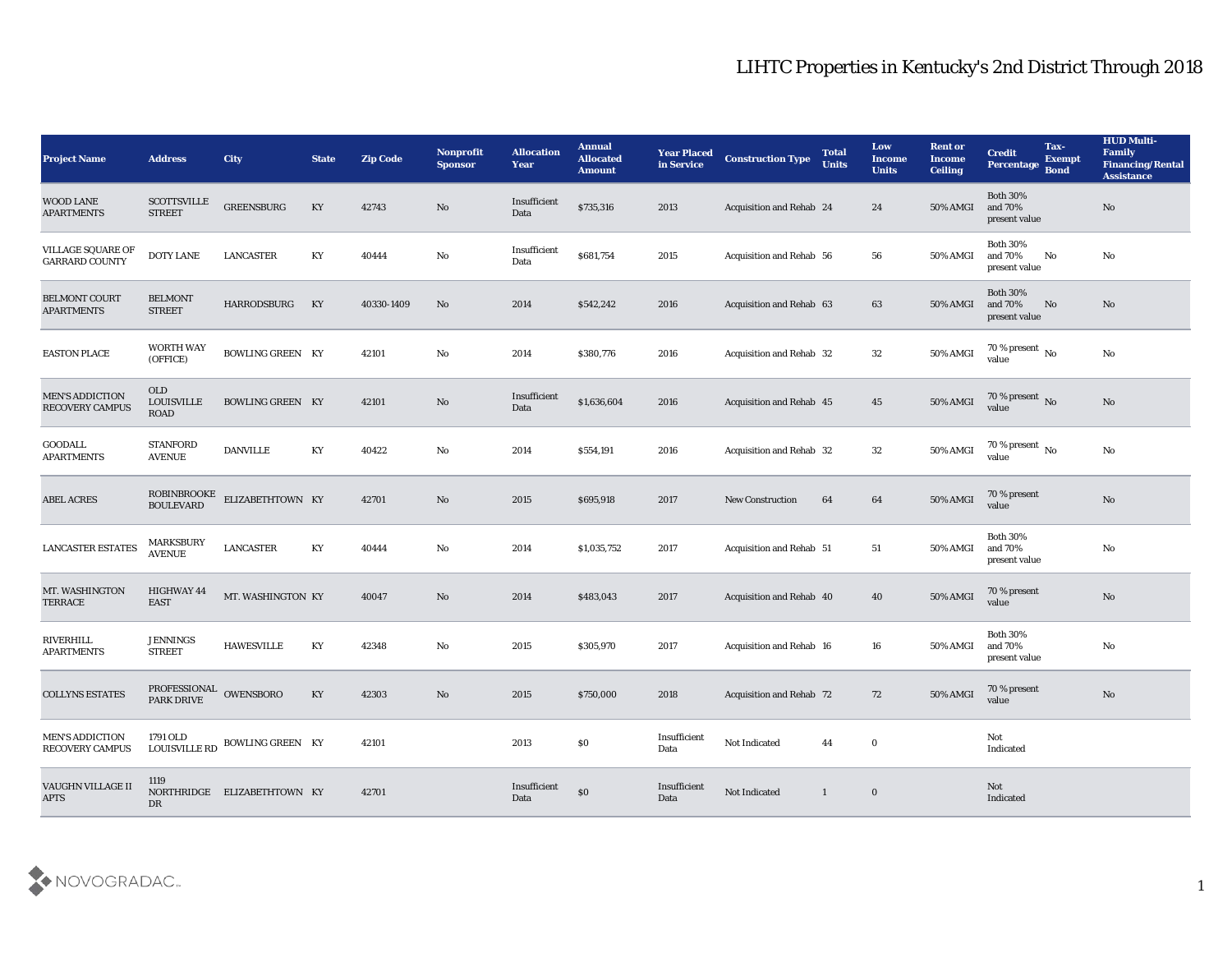| <b>Project Name</b>                         | <b>Address</b>                  | <b>City</b>                     | <b>State</b> | <b>Zip Code</b> | Nonprofit<br><b>Sponsor</b> | <b>Allocation</b><br>Year | <b>Annual</b><br><b>Allocated</b><br><b>Amount</b> | <b>Year Placed<br/>in Service</b> | <b>Construction Type</b> | <b>Total</b><br><b>Units</b> | Low<br><b>Income</b><br><b>Units</b> | <b>Rent or</b><br><b>Income</b><br><b>Ceiling</b> | <b>Credit</b><br>Percentage Bond   | Tax-<br><b>Exempt</b> | <b>HUD Multi-</b><br>Family<br><b>Financing/Rental</b><br><b>Assistance</b> |
|---------------------------------------------|---------------------------------|---------------------------------|--------------|-----------------|-----------------------------|---------------------------|----------------------------------------------------|-----------------------------------|--------------------------|------------------------------|--------------------------------------|---------------------------------------------------|------------------------------------|-----------------------|-----------------------------------------------------------------------------|
| 1112 HIGH ST                                | 1112 HIGH ST                    | <b>BOWLING GREEN KY</b>         |              | 42101           |                             | 1991                      | \$0                                                | 1991                              | Not Indicated            | 3                            | $\mathbf{3}$                         |                                                   | Not<br>Indicated                   |                       |                                                                             |
| 1144 ADAMS ST                               |                                 | 1144 ADAMS ST BOWLING GREEN KY  |              | 42101           |                             | 1991                      | \$0                                                | 1991                              | Not Indicated            | $\mathbf{2}$                 | $\boldsymbol{2}$                     |                                                   | Not<br>Indicated                   |                       |                                                                             |
| 1281 CLAY ST                                | 1281 CLAY ST                    | <b>BOWLING GREEN KY</b>         |              | 42101           |                             | 1991                      | \$0                                                | 1991                              | Not Indicated            | $\boldsymbol{2}$             | $\boldsymbol{2}$                     |                                                   | Not<br>Indicated                   |                       |                                                                             |
| <b>205 W 14TH AVE</b>                       |                                 | 205 W 14TH AVE BOWLING GREEN KY |              | 42101           |                             | 1991                      | $\$0$                                              | 1991                              | Not Indicated            | $\mathbf{1}$                 | $\overline{1}$                       |                                                   | Not<br>Indicated                   |                       |                                                                             |
| BUTLER MANOR APTS 101 BUTLER<br>$\mathbf I$ | <b>MANOR DR</b>                 | <b>MORGANTOWN</b>               | KY           | 42261           | $\mathbf{N}\mathbf{o}$      | 1990                      | \$0                                                | 1991                              | New Construction         | 16                           | 16                                   | 50% AMGI                                          | $30\,\%$ present $\,$ No value     |                       | No                                                                          |
| <b>CWC RENTALS</b>                          | 1608 ANGELA<br><b>WAY</b>       | <b>LEITCHFIELD</b>              | KY           | 42754           |                             | 1990                      | \$0                                                | 1991                              | Not Indicated            | $\mathbf{2}$                 | $\mathbf{2}$                         |                                                   | Not<br>Indicated                   |                       |                                                                             |
| <b>ESCUE RENTALS</b>                        | 1611 ALLISON<br>WAY             | ${\rm LETCHFIED}$               | KY           | 42754           |                             | 1990                      | \$0                                                | 1991                              | Not Indicated            | $\mathbf{1}$                 | $\mathbf{1}$                         |                                                   | Not<br>Indicated                   |                       |                                                                             |
| <b>HUBSON RENTALS</b>                       | 1611 PARKVIEW LEITCHFIELD<br>DR |                                 | KY           | 42754           |                             | 1990                      | $\$0$                                              | 1991                              | Not Indicated            | $\mathbf{1}$                 | $\mathbf{1}$                         |                                                   | Not<br>Indicated                   |                       |                                                                             |
| MATTINGLY RENTALS                           | 1609 ANGELA<br><b>WAY</b>       | <b>LEITCHFIELD</b>              | KY           | 42754           |                             | 1990                      | \$0                                                | 1991                              | Not Indicated            | $\mathbf{1}$                 | $\overline{1}$                       |                                                   | Not<br>Indicated                   |                       |                                                                             |
| POWELL RENTALS                              | 1609 ALLISON<br>WAY             | <b>LEITCHFIELD</b>              | KY           | 42754           |                             | 1991                      | \$0                                                | 1991                              | Not Indicated            | $\mathbf{1}$                 | $\mathbf{1}$                         |                                                   | Not<br>Indicated                   |                       |                                                                             |
| <b>VICKORY RENTALS</b>                      | 1612 ALLISON<br>WAY             | LEITCHFIELD                     | KY           | 42754           |                             | 1990                      | \$0                                                | 1991                              | Not Indicated            | $\mathbf{1}$                 | $\mathbf{1}$                         |                                                   | Not<br>Indicated                   |                       |                                                                             |
| B.C. WIMPEE 1350                            | CLAY ST.                        | <b>BOWLING GREEN KY</b>         |              | 42102           | $\rm\thinspace No$          | 1991                      | $\$0$                                              | 1991                              | Acquisition and Rehab 2  |                              | $\boldsymbol{2}$                     | 50% AMGI                                          | $30\,\%$ present $\,$ No value     |                       | $\rm\thinspace No$                                                          |
| KEENLAND<br><b>APARTMENTS</b>               | COOPER LN.                      | <b>CUMBERLAND</b>               | KY           | 42754           | $\rm\thinspace No$          | 1990                      | \$34,220                                           | 1991                              | Acquisition and Rehab 24 |                              | $\bf 24$                             | 50% AMGI                                          | 30 % present $\,$ No $\,$<br>value |                       | $\mathbf {No}$                                                              |

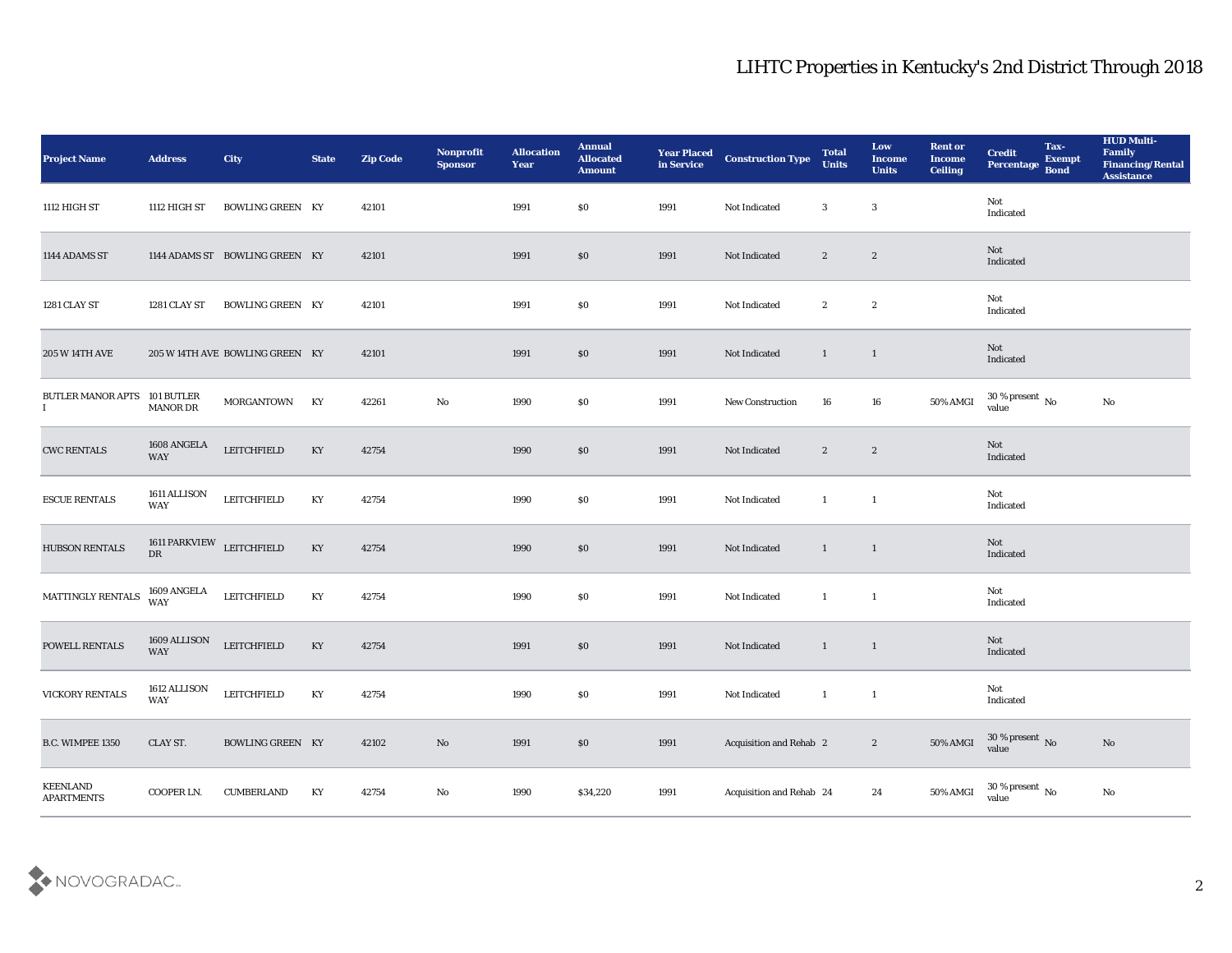| <b>Project Name</b>                                      | <b>Address</b>                         | City                           | <b>State</b>           | <b>Zip Code</b> | Nonprofit<br><b>Sponsor</b> | <b>Allocation</b><br><b>Year</b> | <b>Annual</b><br><b>Allocated</b><br><b>Amount</b> | <b>Year Placed</b><br>in Service | <b>Construction Type</b>                                                                        | <b>Total</b><br><b>Units</b> | Low<br><b>Income</b><br><b>Units</b> | <b>Rent or</b><br><b>Income</b><br><b>Ceiling</b> | <b>Credit</b><br>Percentage Bond   | Tax-<br><b>Exempt</b> | <b>HUD Multi-</b><br>Family<br><b>Financing/Rental</b><br><b>Assistance</b> |
|----------------------------------------------------------|----------------------------------------|--------------------------------|------------------------|-----------------|-----------------------------|----------------------------------|----------------------------------------------------|----------------------------------|-------------------------------------------------------------------------------------------------|------------------------------|--------------------------------------|---------------------------------------------------|------------------------------------|-----------------------|-----------------------------------------------------------------------------|
| 110 W BALLARD ST                                         | 110 W BALLARD SPRINGFIELD<br><b>ST</b> |                                | $\mathbf{K}\mathbf{Y}$ | 40069           |                             | 1992                             | $\$0$                                              | 1992                             | Not Indicated                                                                                   | $6\phantom{.0}$              | $6\phantom{1}6$                      |                                                   | Not<br>Indicated                   |                       |                                                                             |
| <b>COLONIAL WOODS</b><br><b>APARTMENTS</b>               | HARDING ST.                            | <b>BARDSTOWN</b>               | KY                     | 40004           | No                          | 1992                             | $\$0$                                              | 1993                             | Acquisition and Rehab 24                                                                        |                              | 24                                   | 50% AMGI                                          | Not<br>Indicated                   | No                    | No                                                                          |
| 1310 KENTUCKY ST                                         | <b>ST</b>                              | 1310 KENTUCKY BOWLING GREEN KY |                        | 42101           |                             | 1993                             | \$0                                                | 1993                             | Not Indicated                                                                                   | $\mathbf{3}$                 | $\mathbf{3}$                         |                                                   | Not<br>Indicated                   |                       |                                                                             |
| 22A ROCKY CT                                             | 22A ROCKY CT                           | <b>BOWLING GREEN KY</b>        |                        | 42101           |                             | 1993                             | \$0                                                | 1993                             | Not Indicated                                                                                   | 24                           | 24                                   |                                                   | Not<br>Indicated                   |                       |                                                                             |
| 715 CHESTNUT ST                                          | 715 CHESTNUT<br><b>ST</b>              | BOWLING GREEN KY               |                        | 42101           |                             | 1993                             | \$0                                                | 1993                             | Not Indicated                                                                                   | 8                            | $\bf8$                               |                                                   | Not<br>Indicated                   |                       |                                                                             |
| <b>TYLER PARK</b><br>APARTMENTS - N.<br>MILES ST         | N. MILES ST.                           | ELIZABETHTOWN KY               |                        | 42701           | No                          | 1992                             | \$0                                                | 1993                             | Acquisition and Rehab 72                                                                        |                              | 72                                   | 50% AMGI                                          | $30\,\%$ present $\,$ No value     |                       | No                                                                          |
| B.C. WIMPEE 1311                                         | PAYNE ST.                              | <b>BOWLING GREEN KY</b>        |                        | 42101           | No                          | 1991                             | \$0                                                | 1993                             | Both New Construction 1<br>and $A/R$                                                            |                              | $\mathbf{1}$                         | 50% AMGI                                          | $30\,\%$ present $\,$ No value     |                       | $\mathbf{N}\mathbf{o}$                                                      |
| 1115 VINE STREET                                         | VINE ST.                               | <b>BOWLING GREEN KY</b>        |                        | 42101           | No                          | 1991                             | \$834                                              | 1993                             | Both New Construction $\frac{1}{2}$<br>and $A/R$                                                |                              | $\boldsymbol{2}$                     | 50% AMGI                                          | 30 % present $\,$ No $\,$<br>value |                       | $\mathbf{N}\mathbf{o}$                                                      |
| <b>JENNY LYNN APTS</b><br>(LEITCHFIELD)                  | 111 S TEDDY<br>AVE                     | MORGANTOWN KY                  |                        | 42261           | No                          | 1993                             | \$0\$                                              | 1994                             | <b>New Construction</b>                                                                         | 24                           | 24                                   | <b>50% AMGI</b>                                   | Not<br>Indicated                   | $\rm \bf No$          | $\mathbf{N}\mathbf{o}$                                                      |
| TYLER PARK<br><b>APARTMENTS -</b><br>FRENCH ST.          | FRENCH ST.                             | ELIZABETHTOWN KY               |                        | 42701           | No                          | 1993                             | \$6,516                                            | 1994                             | <b>Acquisition and Rehab 1</b>                                                                  |                              | $\mathbf{1}$                         | 50% AMGI                                          | 30 % present $\,$ No $\,$<br>value |                       | $\mathbf{N}\mathbf{o}$                                                      |
| <b>BRIDLEWOOD</b><br><b>TERRACE</b><br><b>APARTMENTS</b> | HARPER DR.                             | <b>HORSE CAVE</b>              | KY                     | 42749           | No                          | 1993                             | $\$0$                                              | 1994                             | Both New Construction 24<br>and $\ensuremath{\mathrm{A}}\xspace/\ensuremath{\mathrm{R}}\xspace$ |                              | 24                                   | 50% AMGI                                          | 30 % present No<br>value           |                       | No                                                                          |
| PATCHEN POINTE<br><b>APARTMENTS</b>                      | WALKER CT.                             | <b>DANVILLE</b>                | KY                     | 40422           | $\rm No$                    | 1993                             | $\$0$                                              | 1994                             | Both New Construction 32<br>and $\ensuremath{\mathrm{A}}\xspace/\ensuremath{\mathrm{R}}\xspace$ |                              | $32\,$                               | 50% AMGI                                          | $30\,\%$ present $\,$ No value     |                       | ${\bf No}$                                                                  |
| <b>GREEN HILLS</b><br><b>APARTMENTS</b>                  | STEWART ST.                            | ELIZABETHTOWN KY               |                        | 40242           | $\rm No$                    | 1994                             | \$0                                                | 1995                             | Acquisition and Rehab 24                                                                        |                              | 24                                   | 50% AMGI                                          | $70\,\%$ present $\,$ No value     |                       | $\mathbf{N}\mathbf{o}$                                                      |

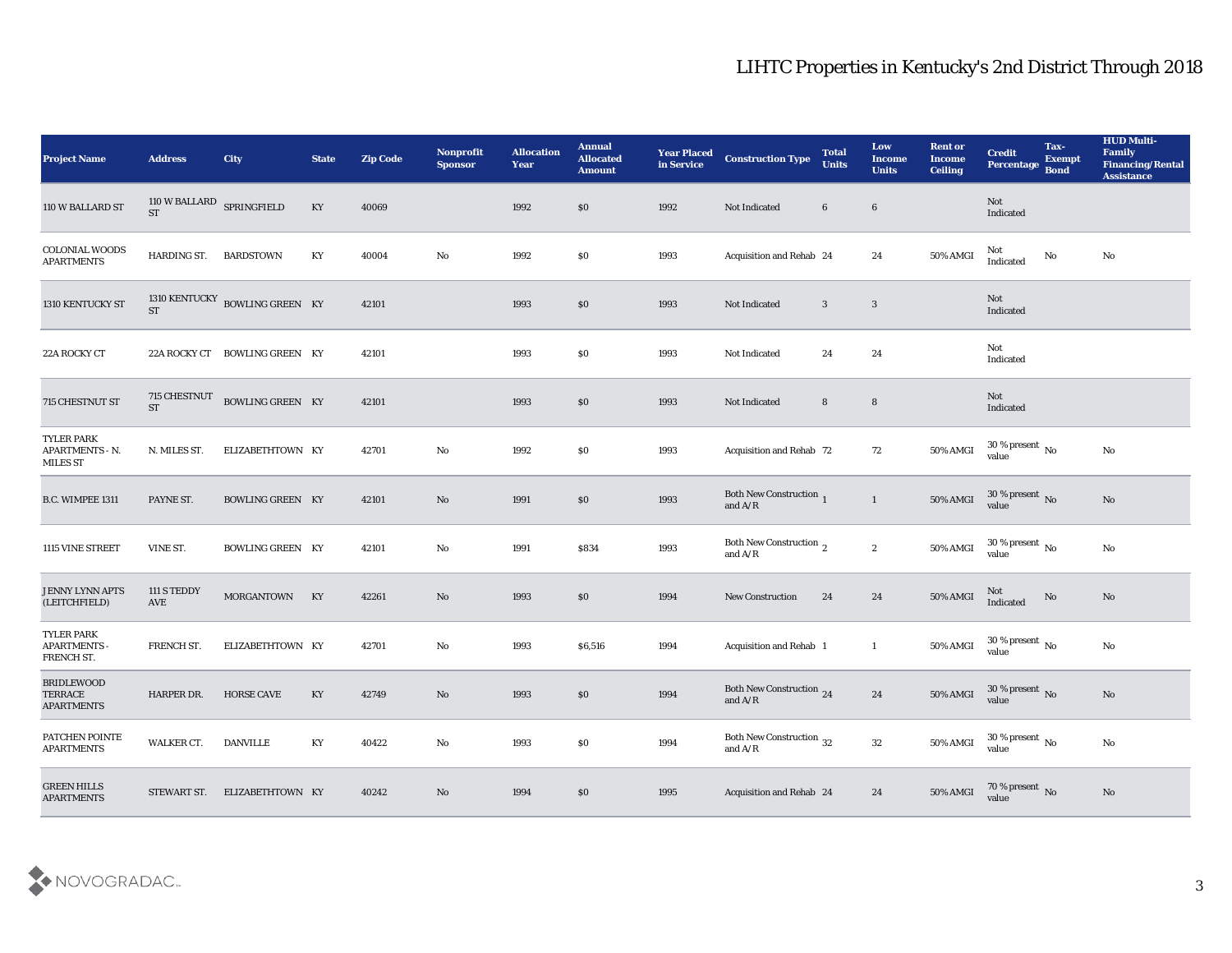| <b>Project Name</b>                           | <b>Address</b>                        | <b>City</b>                   | <b>State</b> | <b>Zip Code</b> | <b>Nonprofit</b><br><b>Sponsor</b> | <b>Allocation</b><br><b>Year</b> | <b>Annual</b><br><b>Allocated</b><br><b>Amount</b> | <b>Year Placed</b><br>in Service | <b>Construction Type</b>                         | <b>Total</b><br><b>Units</b> | Low<br><b>Income</b><br><b>Units</b> | <b>Rent or</b><br><b>Income</b><br><b>Ceiling</b> | <b>Credit</b><br>Percentage          | Tax-<br><b>Exempt</b><br><b>Bond</b> | <b>HUD Multi-</b><br>Family<br><b>Financing/Rental</b><br><b>Assistance</b> |
|-----------------------------------------------|---------------------------------------|-------------------------------|--------------|-----------------|------------------------------------|----------------------------------|----------------------------------------------------|----------------------------------|--------------------------------------------------|------------------------------|--------------------------------------|---------------------------------------------------|--------------------------------------|--------------------------------------|-----------------------------------------------------------------------------|
| <b>LONE OAK</b><br>APARTMENTS, LTD.           |                                       | OLD EKRON RD. BRANDENBURG     | KY           | 40108           | Yes                                | 1994                             | SO.                                                | 1995                             | Acquisition and Rehab 20                         |                              | 20                                   | 50% AMGI                                          | 30 % present $\,$ No $\,$<br>value   |                                      | No                                                                          |
| <b>SUNNYDALE ACRES</b><br><b>CONDOMINIUMS</b> | 360 PASCOE<br><b>BLVD</b>             | <b>BOWLING GREEN KY</b>       |              | 42104           | No                                 | 1993                             | \$0                                                | 1995                             | <b>New Construction</b>                          | 40                           | 40                                   | 50% AMGI                                          | $30$ % present $\,$ No $\,$<br>value |                                      |                                                                             |
| <b>AGAPE - CENTRAL</b>                        | TRAIL                                 | WAGON WHEEL ELIZABETHTOWN KY  |              | 42701           | Yes                                | 1994                             | \$80,945                                           | 1995                             | Acquisition and Rehab 12                         |                              | 12                                   | 50% AMGI                                          | 70 % present $\,$ No $\,$<br>value   |                                      | No                                                                          |
| <b>DOUBLE SPRINGS</b><br><b>MANOR I</b>       | RAVEN ST.                             | <b>BOWLING GREEN KY</b>       |              | 42755           | Yes                                | 1995                             | \$0                                                | 1996                             | Acquisition and Rehab 24                         |                              | 24                                   | 50% AMGI                                          | $30\,\%$ present $\,$ No value       |                                      | No                                                                          |
| <b>HORSE CAVE FAMILY</b><br><b>APARTMENTS</b> | HARPER DR.                            | <b>HORSE CAVE</b>             | KY           | 42749           | No                                 | 1995                             | \$0                                                | 1996                             | Acquisition and Rehab 24                         |                              | 24                                   | 50% AMGI                                          | $30$ % present $\,$ No $\,$<br>value |                                      | No                                                                          |
| <b>EASTERN HEIGHTS</b><br><b>DUPLEX 108</b>   | <b>EASTERN</b><br>HEIGHTS AVE.        | <b>BOWLING GREEN KY</b>       |              | 42101           | No                                 | 1991                             | \$0                                                | 1992                             | <b>Acquisition and Rehab 2</b>                   |                              | $\boldsymbol{2}$                     | 50% AMGI                                          | $30\,\%$ present $\,$ No value       |                                      | No                                                                          |
| <b>EASTERN HEIGHTS</b><br><b>DUPLEX 147</b>   | <b>EASTERN</b><br>HEIGHTS AVE.        | <b>BOWLING GREEN KY</b>       |              | 42101           | No                                 | 1991                             | \$0                                                | 1992                             | <b>Acquisition and Rehab 2</b>                   |                              | $\boldsymbol{2}$                     | 50% AMGI                                          | $30$ % present $\,$ No $\,$<br>value |                                      | No                                                                          |
| <b>EASTERN HEIGHTS</b><br><b>DUPLEX 189</b>   | <b>EASTERN</b><br><b>HEIGHTS AVE.</b> | BOWLING GREEN KY              |              | 42101           | No                                 | 1991                             | \$0                                                | 1992                             | <b>Acquisition and Rehab 2</b>                   |                              | $\boldsymbol{2}$                     | 50% AMGI                                          | 30 % present $\,$ No $\,$<br>value   |                                      | No                                                                          |
| <b>EASTERN HEIGHTS</b><br><b>DUPLEX 213</b>   | <b>EASTERN</b><br><b>HEIGHTS AVE.</b> | <b>BOWLING GREEN KY</b>       |              | 42101           | No                                 | 1991                             | \$0                                                | 1992                             | <b>Acquisition and Rehab 2</b>                   |                              | $\boldsymbol{2}$                     | 50% AMGI                                          | 30 % present $\,$ No $\,$<br>value   |                                      | No                                                                          |
| <b>EASTERN HEIGHTS</b><br><b>DUPLEX 58</b>    | ROCKY CT.                             | <b>BOWLING GREEN KY</b>       |              | 42101           | No                                 | 1991                             | \$0                                                | 1992                             | <b>Acquisition and Rehab 2</b>                   |                              | $\boldsymbol{2}$                     | <b>50% AMGI</b>                                   | $30\,\%$ present $\,$ No value       |                                      | No                                                                          |
| <b>PARKSIDE EAST</b><br>APARTMENTS, LTD.      | HOLTZCLAW<br>AVE.                     | <b>DANVILLE</b>               | KY           | 40422           | No                                 | 1991                             | \$0                                                | 1992                             | Acquisition and Rehab 32                         |                              | 32                                   | 50% AMGI                                          | Not<br>Indicated                     | No                                   | No                                                                          |
| MORNING SUN -<br><b>SUNDAY SUN</b>            |                                       | PASCOE BLVD. BOWLING GREEN KY |              | 42754           | $\rm\thinspace No$                 | 1994                             | \$0                                                | 1996                             | <b>Both New Construction 60</b><br>and $\rm A/R$ |                              | $\bf 60$                             | 50% AMGI                                          | $30\,\%$ present $\,$ No value       |                                      | No                                                                          |
| NORTHSIDE<br>APARTMENTS II                    | NORTHSIDE<br>AVE.                     | SHEPHERDSVILLE KY             |              | 40165           | $\rm\thinspace No$                 | 1995                             | $\$0$                                              | 1996                             | Acquisition and Rehab 36                         |                              | ${\bf 36}$                           | 50% AMGI                                          | 30 % present $\,$ No $\,$<br>value   |                                      | $\mathbf{N}\mathbf{o}$                                                      |

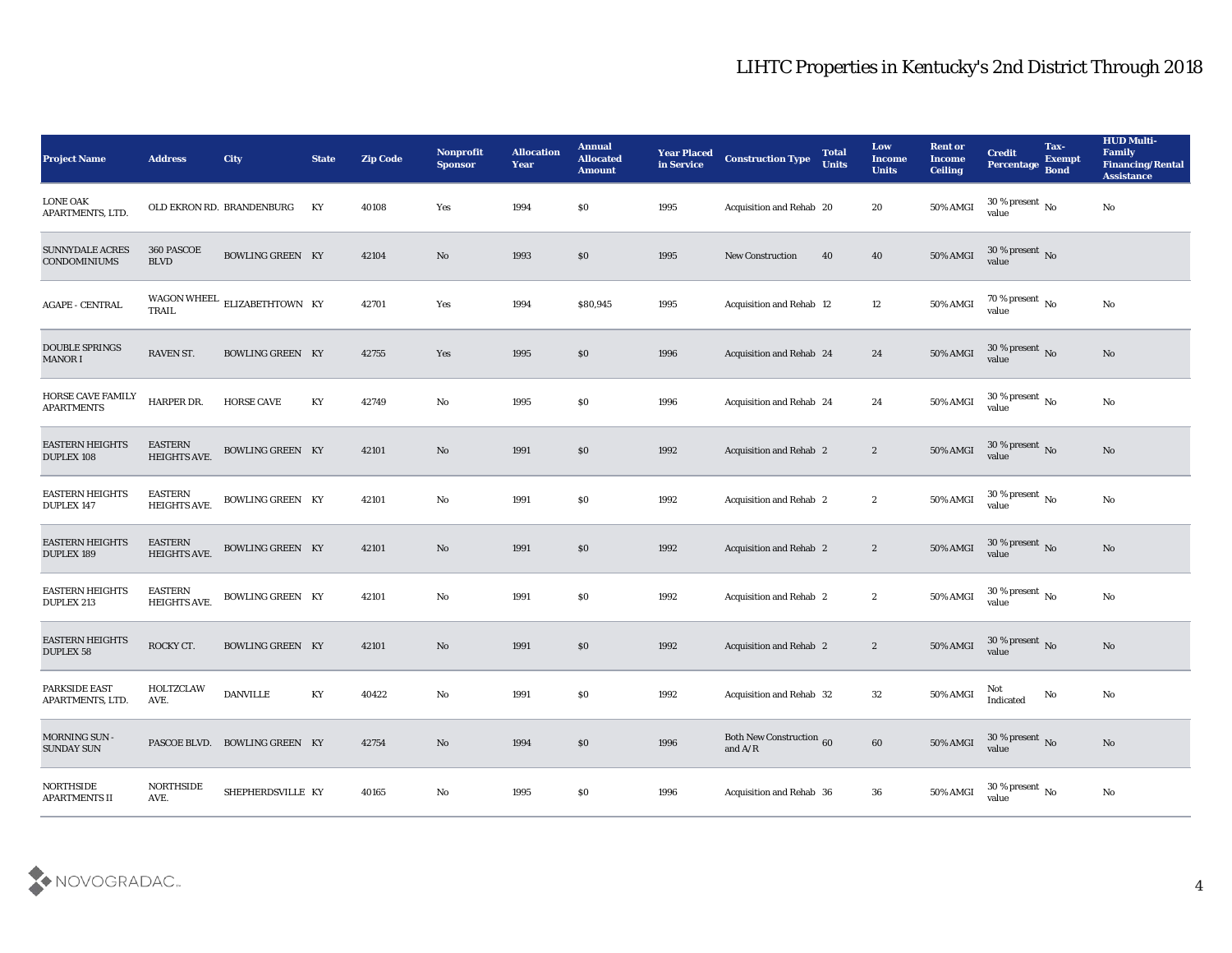| <b>Project Name</b>                                                                                                                                          | <b>Address</b>              | <b>City</b>             | <b>State</b>           | <b>Zip Code</b> | <b>Nonprofit</b><br><b>Sponsor</b> | <b>Allocation</b><br><b>Year</b> | <b>Annual</b><br><b>Allocated</b><br><b>Amount</b> | <b>Year Placed</b><br>in Service | <b>Construction Type</b>                                                                        | <b>Total</b><br><b>Units</b> | Low<br><b>Income</b><br><b>Units</b> | <b>Rent or</b><br><b>Income</b><br><b>Ceiling</b> | <b>Credit</b><br>Percentage Bond     | Tax-<br><b>Exempt</b> | <b>HUD Multi-</b><br>Family<br><b>Financing/Rental</b><br><b>Assistance</b> |
|--------------------------------------------------------------------------------------------------------------------------------------------------------------|-----------------------------|-------------------------|------------------------|-----------------|------------------------------------|----------------------------------|----------------------------------------------------|----------------------------------|-------------------------------------------------------------------------------------------------|------------------------------|--------------------------------------|---------------------------------------------------|--------------------------------------|-----------------------|-----------------------------------------------------------------------------|
| NORTHTOWN SENIOR HOUSTONVILLE JUNCTION CITY KY<br><b>APARTMENTS</b>                                                                                          | RD.                         |                         |                        | 40440           | No                                 | 1995                             | \$0                                                | 1996                             | <b>Both New Construction 16</b><br>and $A/R$                                                    |                              | 16                                   | 50% AMGI                                          | $30\%$ present No<br>value           |                       | No                                                                          |
| VAUGHN VILLAGE I<br><b>APARTMENTS</b>                                                                                                                        | CRIMSON<br>CREEK CT.        | ELIZABETHTOWN KY        |                        | 42702           | No                                 | 1994                             | \$166,520                                          | 1996                             | Both New Construction 24<br>and $A/R$                                                           |                              | 24                                   | 50% AMGI                                          | 30 % present $\,$ No $\,$<br>value   |                       | No                                                                          |
| VAUGHN VILLAGE II<br><b>APARTMENTS</b>                                                                                                                       | <b>CRIMSON</b><br>CREEK CT. | ELIZABETHTOWN KY        |                        | 42702           | No                                 | 1995                             | \$0                                                | 1996                             | <b>Acquisition and Rehab 24</b>                                                                 |                              | 24                                   | 50% AMGI                                          | $30\,\%$ present $\,$ No value       |                       | No                                                                          |
| <b>RENO APARTMENTS</b>                                                                                                                                       | <b>BUFORD LN.</b>           | ELIZABETHTOWN KY        |                        | 42701           | No                                 | 1994                             | \$229,130                                          | 1996                             | Acquisition and Rehab 40                                                                        |                              | 40                                   | 50% AMGI                                          | $30\,\%$ present $\,$ No value       |                       | $\mathbf{N}\mathbf{o}$                                                      |
| <b>ASHBERRY MANOR</b><br><b>APARTMENTS</b>                                                                                                                   | ASHBERRY ST. BARDSTOWN      |                         | KY                     | 42754           | Yes                                | 1996                             | \$94,500                                           | 1997                             | <b>Acquisition and Rehab 24</b>                                                                 |                              | 24                                   | 50% AMGI                                          | $70\,\%$ present $\,$ No value       |                       | No                                                                          |
| <b>HOLLY HILLS</b><br><b>APARTMENTS</b>                                                                                                                      | <b>EAST HEIGHTS</b><br>AVE. | <b>BOWLING GREEN KY</b> |                        | 42101           | No                                 | 1996                             | \$0                                                | 1997                             | Acquisition and Rehab 30                                                                        |                              | 30                                   | 50% AMGI                                          | $30$ % present $\,$ No $\,$<br>value |                       | $\mathbf{N}\mathbf{o}$                                                      |
| <b>KINGSTON HEIGHTS</b>                                                                                                                                      | KELLY RD.                   | <b>BOWLING GREEN KY</b> |                        | 42101           | No                                 | 1997                             | $\$0$                                              | 1997                             | Acquisition and Rehab 30                                                                        |                              | 30                                   | 50% AMGI                                          | $30\,\%$ present $\,$ No value       |                       | No                                                                          |
| PEAR VILLAGE<br>APARTMENTS                                                                                                                                   | PEAR ST.                    | LEITCHFIELD             | KY                     | 42754           | Yes                                | 1995                             | \$0                                                | 1997                             | <b>Acquisition and Rehab 16</b>                                                                 |                              | 16                                   | 50% AMGI                                          | 30 % present $\,$ No $\,$<br>value   |                       | $\mathbf{N}\mathbf{o}$                                                      |
| <b>BRITTNEY SQUARE</b>                                                                                                                                       | KELLY RD.                   | <b>BOWLING GREEN KY</b> |                        | 42101           | Yes                                | 1997                             | \$0                                                | 1998                             | Acquisition and Rehab 20                                                                        |                              | 20                                   | 50% AMGI                                          | $30\,\%$ present $\,$ No value       |                       | $\mathbf{N}\mathbf{o}$                                                      |
| ${\small \underline{\sf APARTMENTS}}, {\small \underline{\sf PHASE\,I}} \quad {\small \underline{\sf MCCLURE\,DR}}. \quad {\small \underline{\sf DANVILLE}}$ |                             |                         | KY                     | 40422           | Yes                                | 1996                             | \$0                                                | 1998                             | <b>Acquisition and Rehab 24</b>                                                                 |                              | 24                                   | 50% AMGI                                          | 30 % present $\,$ No $\,$<br>value   |                       | No                                                                          |
| <b>CLIFFWOOD</b><br><b>APARTMENTS</b>                                                                                                                        | ELM RD.                     | <b>RADCLIFF</b>         | KY                     | 40160           | No                                 | 1997                             | $\$0$                                              | 1998                             | <b>Acquisition and Rehab 24</b>                                                                 |                              | 24                                   | 50% AMGI                                          | $70\,\%$ present $\,$ No value       |                       | No                                                                          |
| ANGELA HOMES                                                                                                                                                 | SAND DOLLAR<br>CT.          | SHEPHERDSVILLE KY       |                        | 40165           | Yes                                | 1998                             | $\$0$                                              | 1999                             | Acquisition and Rehab 24                                                                        |                              | 24                                   | 50% AMGI                                          | $30\,\%$ present $\,$ No value       |                       | $\mathbf {No}$                                                              |
| <b>BARD HOMESTEAD</b>                                                                                                                                        | <b>BARD AVE.</b>            | <b>BARDSTOWN</b>        | $\mathbf{K}\mathbf{Y}$ | 42755           | $\rm \bf No$                       | 1998                             | $\$0$                                              | 1999                             | Both New Construction 40<br>and $\ensuremath{\mathrm{A}}\xspace/\ensuremath{\mathrm{R}}\xspace$ |                              | ${\bf 40}$                           | <b>50% AMGI</b>                                   | 30 % present $\,$ No $\,$<br>value   |                       | $\rm \bf No$                                                                |

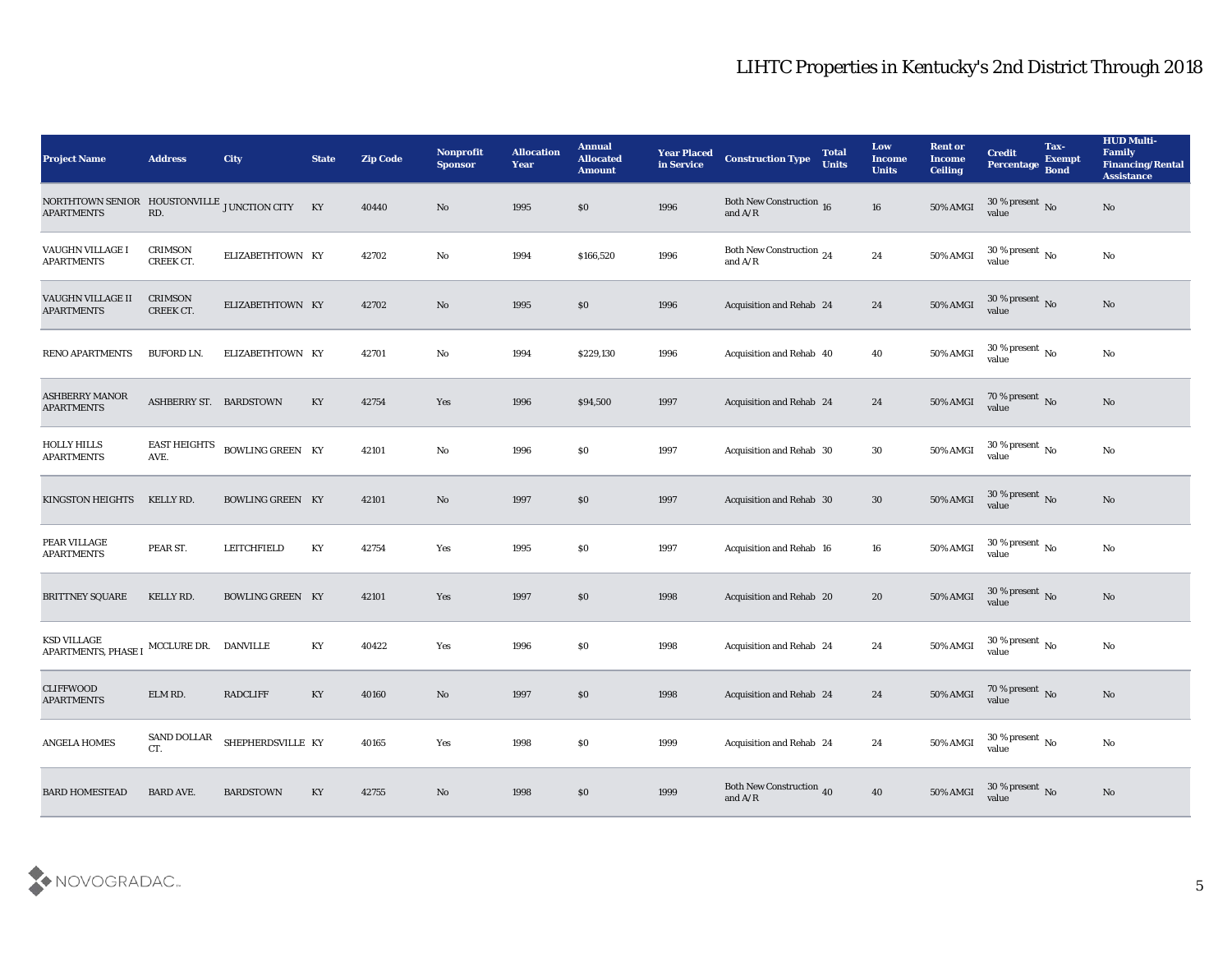| <b>Project Name</b>                                            | <b>Address</b>                 | <b>City</b>                    | <b>State</b> | <b>Zip Code</b> | Nonprofit<br><b>Sponsor</b>   | <b>Allocation</b><br><b>Year</b> | <b>Annual</b><br><b>Allocated</b><br><b>Amount</b> | <b>Year Placed</b><br>in Service | <b>Construction Type</b>                     | <b>Total</b><br><b>Units</b> | Low<br><b>Income</b><br><b>Units</b> | <b>Rent or</b><br><b>Income</b><br><b>Ceiling</b> | <b>Credit</b><br>Percentage Bond       | Tax-<br><b>Exempt</b> | <b>HUD Multi-</b><br>Family<br><b>Financing/Rental</b><br><b>Assistance</b> |
|----------------------------------------------------------------|--------------------------------|--------------------------------|--------------|-----------------|-------------------------------|----------------------------------|----------------------------------------------------|----------------------------------|----------------------------------------------|------------------------------|--------------------------------------|---------------------------------------------------|----------------------------------------|-----------------------|-----------------------------------------------------------------------------|
| <b>DOUBLE SPRINGS</b><br>MANOR II                              | <b>JACKSON ST.</b>             | <b>BOWLING GREEN KY</b>        |              | 42101           | Yes                           | 1997                             | \$0                                                | 1999                             | Acquisition and Rehab 25                     |                              | 25                                   | 50% AMGI                                          | $30\,\%$ present $\,$ No $\,$<br>value |                       | No                                                                          |
| <b>KSD VILLAGE</b><br>APARTMENTS, PHASE BALASA DR.<br>$\rm II$ |                                | <b>DANVILLE</b>                | KY           | 40422           | Yes                           | 1997                             | $\$0$                                              | 1999                             | <b>Acquisition and Rehab 16</b>              |                              | 12                                   | 50% AMGI                                          | 30 % present $\,$ No $\,$<br>value     |                       | No                                                                          |
| NORTHWOOD HOMES AARON WAY                                      |                                | LEITCHFIELD                    | KY           | 42754           | Yes                           | 1998                             | \$0                                                | 1999                             | <b>Acquisition and Rehab 24</b>              |                              | 24                                   | 50% AMGI                                          | 30 % present $\,$ No $\,$<br>value     |                       | No                                                                          |
| RENO II                                                        | <b>BUFORD LN.</b>              | ELIZABETHTOWN KY               |              | 42701           | No                            | 1998                             | \$0                                                | 1999                             | Acquisition and Rehab 16                     |                              | 16                                   | 50% AMGI                                          | $30\,\%$ present $_{\rm{No}}$          |                       | No                                                                          |
| ALLISON<br>APARTMENTS                                          | WINNING<br><b>COLORS DR.</b>   | MT. WASHINGTON KY              |              | 40047           | Yes                           | 1997                             | \$0                                                | 1999                             | <b>Acquisition and Rehab 24</b>              |                              | 24                                   | 50% AMGI                                          | $30\,\%$ present $\,$ No $\,$<br>value |                       | No                                                                          |
| MT. WASHINGTON<br><b>PLACE</b>                                 |                                | HWY. 44 EAST MT. WASHINGTON KY |              | 40047           | No                            | 1999                             | $\$0$                                              | 2000                             | Acquisition and Rehab 32                     |                              | 32                                   | 50% AMGI                                          | 30 % present No<br>value               |                       | No                                                                          |
| ABBY RIDGE, LIMITED ABBY CT.                                   |                                | ELIZABETHTOWN KY               |              | 42701           | No                            | 1998                             | \$207,571                                          | 2000                             | <b>Acquisition and Rehab 24</b>              |                              | 24                                   | 50% AMGI                                          | Not<br>Indicated                       | No                    | No                                                                          |
| CEDAR GROVE<br><b>APARTMENTS, PHASE I</b>                      |                                | JOHNSON DR SHEPHERDSVILLE KY   |              | 40165           | No                            | 2000                             | \$0                                                | 2001                             | <b>Both New Construction 36</b><br>and $A/R$ |                              | 36                                   | <b>50% AMGI</b>                                   | 30 % present $\bar{N}$ o<br>value      |                       | No                                                                          |
| DAYSTAR VILLAGE                                                | PATTON WAY                     | <b>BOWLING GREEN KY</b>        |              | 42101           | Yes                           | 1999                             | \$0                                                | 2001                             | Acquisition and Rehab 32                     |                              | 32                                   | 50% AMGI                                          | 30 % present $\,$ No $\,$<br>value     |                       | No                                                                          |
| <b>HILLVIEW</b><br><b>APARTMENTS</b>                           | BRANDENBURG LEITCHFIELD<br>RD. |                                | KY           | 42754           | Yes                           | 2000                             | $\$0$                                              | 2001                             | Both New Construction 34<br>and $A/R$        |                              | 34                                   | 50% AMGI                                          | $30\,\%$ present $\,$ No value         |                       | No                                                                          |
| WALNUT VALLEY<br><b>APARTMENTS</b>                             | <b>WINDOVER</b><br>AVE.        | <b>BOWLING GREEN KY</b>        |              | 42104           | No                            | 2000                             | \$0                                                | 2001                             | Acquisition and Rehab 40                     |                              | 40                                   | 50% AMGI                                          | 30 % present $\,$ No $\,$<br>value     |                       | No                                                                          |
| SPRINGFIELD HOMES                                              | KEENELAND<br>DR.               | ELIZABETHTOWN KY               |              | 42702           | Yes                           | 1999                             | $\$0$                                              | 2001                             | Acquisition and Rehab 30                     |                              | $30\,$                               | $50\%$ AMGI                                       | $30\,\%$ present $\,$ No value         |                       | $\rm \bf No$                                                                |
| BAPTIST TOWN ESTATE ORCHARD ST.                                |                                | OWENSBORO                      | KY           | 42302           | $\operatorname{\textsc{Yes}}$ | 1999                             | $\$0$                                              | 2001                             | Acquisition and Rehab 4                      |                              | $\overline{\mathbf{4}}$              | 50% AMGI                                          | $30\,\%$ present $\,$ No value         |                       | $\mathbf {No}$                                                              |

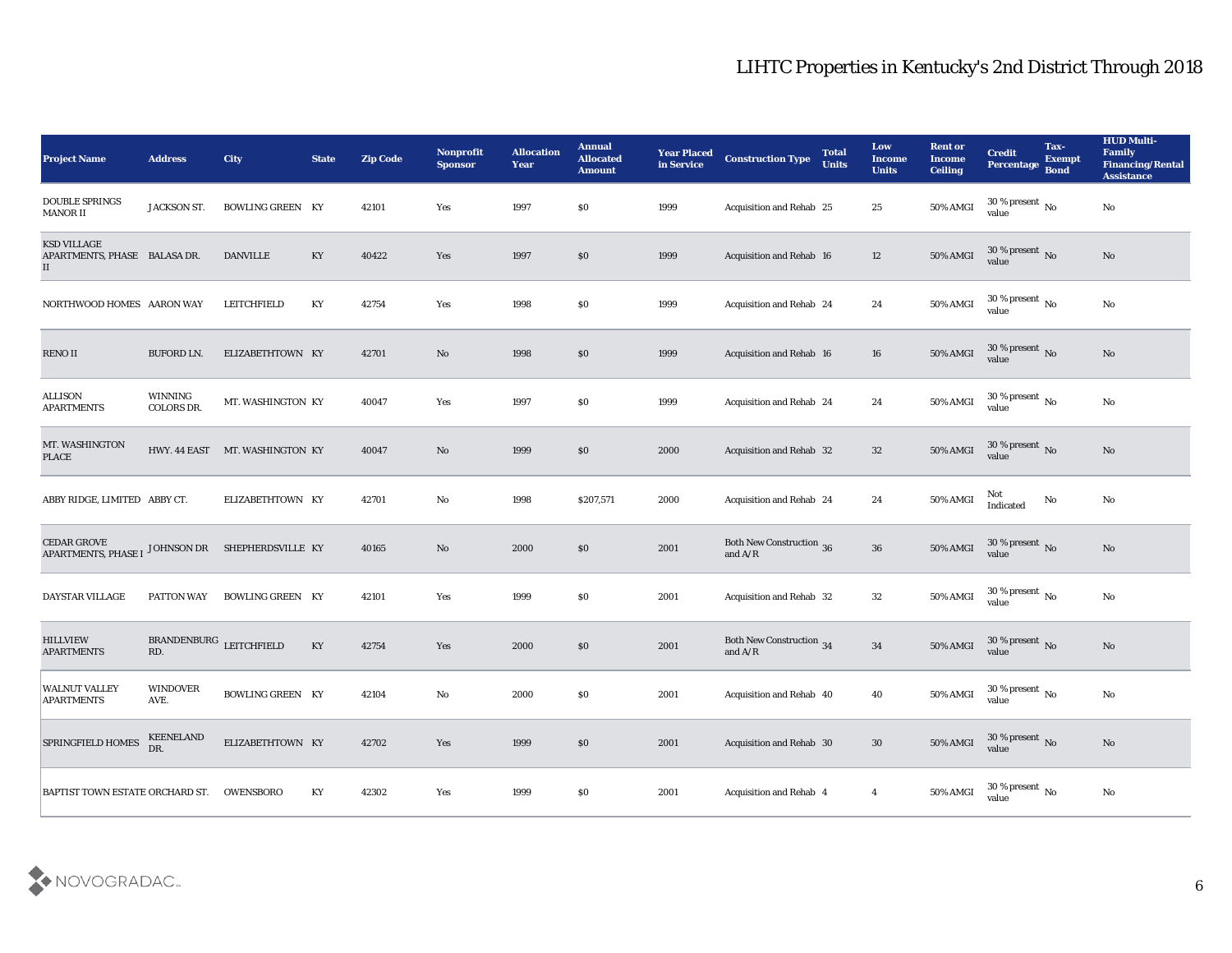| <b>Project Name</b>                                 | <b>Address</b>                                 | <b>City</b>                     | <b>State</b>           | <b>Zip Code</b> | <b>Nonprofit</b><br><b>Sponsor</b> | <b>Allocation</b><br><b>Year</b> | <b>Annual</b><br><b>Allocated</b><br><b>Amount</b> | <b>Year Placed</b><br>in Service | <b>Construction Type</b>        | <b>Total</b><br><b>Units</b> | Low<br><b>Income</b><br><b>Units</b> | <b>Rent or</b><br><b>Income</b><br><b>Ceiling</b> | <b>Credit</b><br>Percentage Bond       | Tax-<br><b>Exempt</b> | <b>HUD Multi-</b><br>Family<br><b>Financing/Rental</b><br><b>Assistance</b> |
|-----------------------------------------------------|------------------------------------------------|---------------------------------|------------------------|-----------------|------------------------------------|----------------------------------|----------------------------------------------------|----------------------------------|---------------------------------|------------------------------|--------------------------------------|---------------------------------------------------|----------------------------------------|-----------------------|-----------------------------------------------------------------------------|
| ROBIN CREST PARTNER DEERFIELD CT. SHEPHERDSVILLE KY |                                                |                                 |                        | 40165           | Yes                                | 2001                             | \$0                                                | 2002                             | <b>Acquisition and Rehab</b>    | 21                           |                                      | 21 50% AMGI                                       | Not<br>Indicated                       | No                    | No                                                                          |
| <b>SUNSHINE VILLAGE</b>                             | STARLITE DR.                                   | ELIZABETHTOWN KY                |                        | 42701           | Yes                                | 2001                             | \$0                                                | 2002                             | Acquisition and Rehab 32        |                              | 32                                   | 50% AMGI                                          | 30 % present $\overline{N_0}$<br>value |                       | No                                                                          |
| <b>ADAMS STATION</b>                                | ADAMS ST.                                      | <b>BOWLING GREEN KY</b>         |                        | 42101           | No                                 | 2001                             | \$156,969                                          | 2003                             | Acquisition and Rehab 16        |                              | 16                                   | <b>50% AMGI</b>                                   | $30\,\%$ present $\,$ No value         |                       | No                                                                          |
| <b>GRANT VILLAGE</b>                                |                                                | 12TH AVE. EAST BOWLING GREEN KY |                        | 42101           | Yes                                | 2002                             | \$272,045                                          | 2003                             | Acquisition and Rehab 32        |                              | 32                                   | 50% AMGI                                          | $30\,\%$ present $\,$ No value         |                       | $\mathbf{N}\mathbf{o}$                                                      |
| <b>LAKEVIEW STATION</b><br><b>APARTMENTS</b>        | ALYSSA DR.                                     | SHEPHERDSVILLE KY               |                        | 40165           | Yes                                | 2002                             | \$182,880                                          | 2003                             | Acquisition and Rehab 28        |                              | 28                                   | <b>50% AMGI</b>                                   | $30\,\%$ present $\,$ No value         |                       | No                                                                          |
| <b>SADDLE CREEK</b><br><b>APARTMENTS</b>            | <b>PLUM CREEK</b><br>CT.                       | ELIZABETHTOWN KY                |                        | 42701           | $\mathbf{No}$                      | 2002                             | \$230,526                                          | 2003                             | Acquisition and Rehab 40        |                              | 40                                   | $50\%$ AMGI                                       | 30 % present $\,$ No $\,$<br>value     |                       | No                                                                          |
| <b>BOHANNON PLACE</b>                               |                                                | 12TH AVE. EAST BOWLING GREEN KY |                        | 42102           | Yes                                | 2001                             | \$119,691                                          | 2004                             | <b>Acquisition and Rehab 12</b> |                              | 12                                   | $50\%$ AMGI                                       | $30\,\%$ present $\,$ No value         |                       | No                                                                          |
| <b>CLAIRE VILLAGE</b>                               | STARLITE DR.                                   | ELIZABETHTOWN KY                |                        | 42701           | No                                 | 2003                             | \$163,399                                          | 2004                             | Acquisition and Rehab 30        |                              | 30                                   | 50% AMGI                                          | 30 % present $\,$ No $\,$<br>value     |                       | $\mathbf{N}\mathbf{o}$                                                      |
| <b>LORIE VILLAGE</b>                                | PATTON WAY                                     | <b>BOWLING GREEN KY</b>         |                        | 42101           | Yes                                | 2002                             | \$171,821                                          | 2004                             | Acquisition and Rehab 32        |                              | 32                                   | 50% AMGI                                          | $30\,\%$ present $\,$ No value         |                       | No                                                                          |
| <b>MARILYN HEIGHTS</b>                              | <b>WEST</b><br><b>EMERALD</b><br><b>CIRCLE</b> | MT. WASHINGTON KY               |                        | 40047           | No                                 | 2003                             | \$212,014                                          | 2004                             | Acquisition and Rehab 40        |                              | 40                                   | <b>50% AMGI</b>                                   | 30 % present $\,$ No $\,$<br>value     |                       | No                                                                          |
| <b>TANAGER LANDING</b><br><b>APARTMENTS</b>         |                                                | TANAGER LN. SHEPHERDSVILLE KY   |                        | 40165           | Yes                                | 2001                             | \$200,277                                          | 2004                             | Acquisition and Rehab 52        |                              | 39                                   | 50% AMGI                                          | 30 % present No<br>value               |                       | No                                                                          |
| <b>CLAYTON STATION</b>                              | $\rm OLD$ MAIN<br><b>STREET</b>                | MUNFORDVILLE KY                 |                        | 42765           | Yes                                | 2003                             | \$164,000                                          | 2004                             | Acquisition and Rehab 29        |                              | 29                                   | <b>50% AMGI</b>                                   | $30\,\%$ present $\,$ No value         |                       | $\mathbf{N}\mathbf{o}$                                                      |
| <b>VALLEYVIEW</b><br><b>APARTMENTS</b>              | MORGANTOWN CANEYVILLE                          |                                 | $\mathbf{K}\mathbf{Y}$ | 42721           | Yes                                | 2004                             | $\$0$                                              | 2004                             | New Construction                | 24                           | 24                                   | 50% AMGI                                          | $30\,\%$ present $\,$ No value         |                       | No                                                                          |

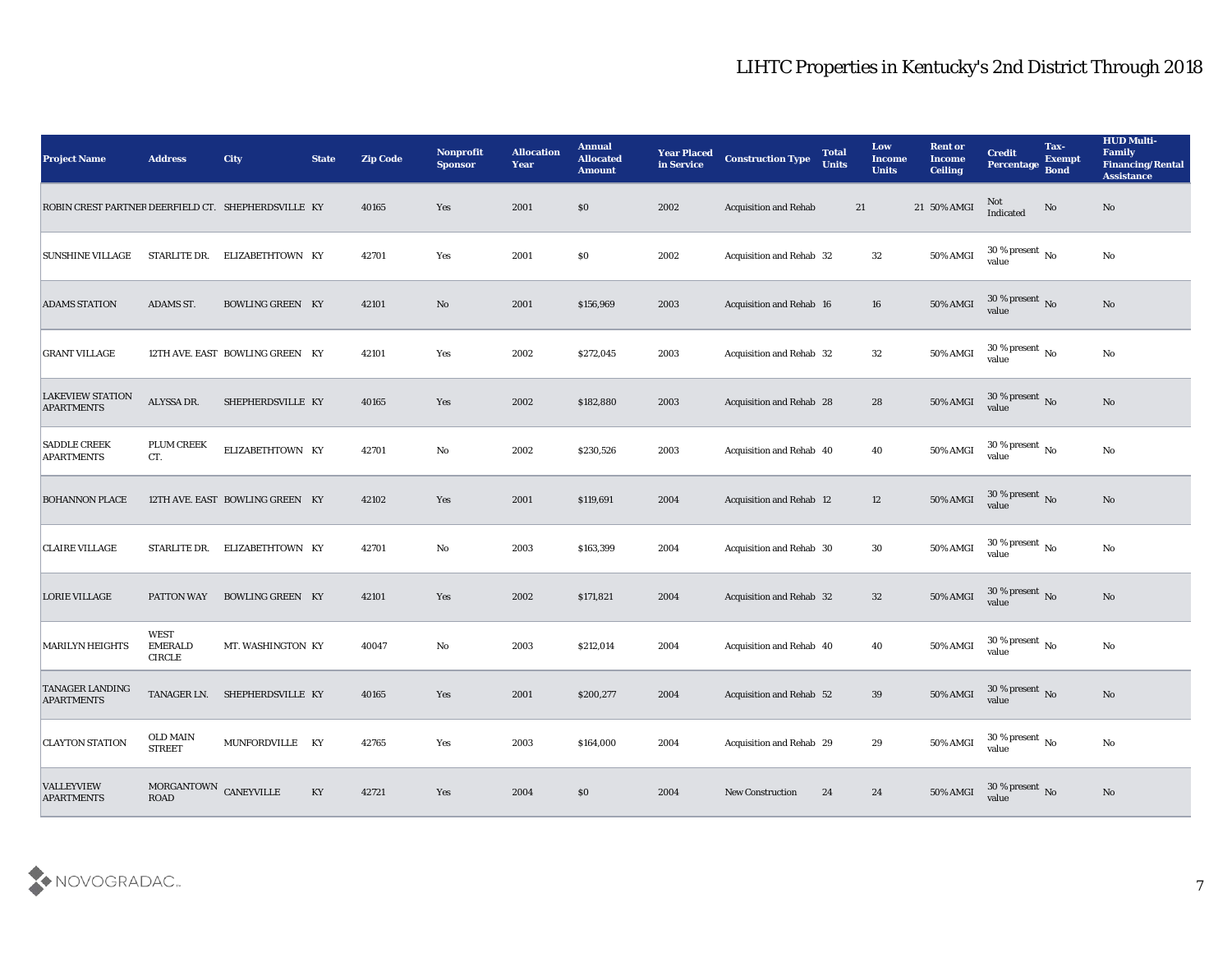| <b>Project Name</b>                                 | <b>Address</b>                           | <b>City</b>                         | <b>State</b> | <b>Zip Code</b> | Nonprofit<br><b>Sponsor</b> | <b>Allocation</b><br><b>Year</b> | <b>Annual</b><br><b>Allocated</b><br><b>Amount</b> | <b>Year Placed</b><br>in Service | <b>Construction Type</b>                                                          | <b>Total</b><br><b>Units</b> | Low<br><b>Income</b><br><b>Units</b> | <b>Rent or</b><br><b>Income</b><br><b>Ceiling</b> | <b>Credit</b><br>Percentage Bond       | Tax-<br><b>Exempt</b> | <b>HUD Multi-</b><br>Family<br><b>Financing/Rental</b><br><b>Assistance</b> |
|-----------------------------------------------------|------------------------------------------|-------------------------------------|--------------|-----------------|-----------------------------|----------------------------------|----------------------------------------------------|----------------------------------|-----------------------------------------------------------------------------------|------------------------------|--------------------------------------|---------------------------------------------------|----------------------------------------|-----------------------|-----------------------------------------------------------------------------|
| PARK ROW SENIOR<br><b>APARTMENTS</b>                | <b>PARK ROW</b>                          | <b>BOWLING GREEN KY</b>             |              | 42101           | Yes                         | 2002                             | \$327,003                                          | 2004                             | Acquisition and Rehab 40                                                          |                              | 40                                   | 50% AMGI                                          | 70 % present $\overline{N_0}$<br>value |                       | No                                                                          |
| DAWN SPRINGS VILLA                                  | DAWN SPRINGS LONDON<br>VILLA             |                                     | KY           | 42755-0556      | Yes                         | 2004                             | \$139,182                                          | 2005                             | Acquisition and Rehab 24                                                          |                              | 24                                   | 50% AMGI                                          | $70\,\%$ present $\,$ No value         |                       | No                                                                          |
| <b>DOVE FIELD MANOR</b>                             | CORNELL<br><b>DRIVE</b>                  | MT. WASHINGTON KY                   |              | 40047           | Yes                         | 2003                             | \$368,000                                          | 2005                             | Acquisition and Rehab 40                                                          |                              | 40                                   | 50% AMGI                                          | 70 % present $\,$ No $\,$<br>value     |                       | $\rm\thinspace No$                                                          |
| <b>HAPPY VALLEY</b><br>MANOR APARTMENTS VALLEY ROAD | <b>EAST HAPPY</b>                        | <b>CAVE CITY</b>                    | KY           | 42127           | No                          | 2004                             | $\$0$                                              | 2005                             | Both New Construction 24<br>and $\ensuremath{\mathrm{A}}/\ensuremath{\mathrm{R}}$ |                              | 24                                   | 50% AMGI                                          | $70\,\%$ present $\,$ No value         |                       | No                                                                          |
| LIBERTY SCHOOL<br><b>APARTMENTS</b>                 | SOUTH<br><b>LIBERTY</b><br><b>STREET</b> | GLASGOW                             | KY           | 42141           | No                          | 2003                             | \$99,029                                           | 2005                             | Acquisition and Rehab 20                                                          |                              | 16                                   | 50% AMGI                                          | 70 % present $\,$ No $\,$<br>value     |                       | No                                                                          |
| <b>LINDA VILLA</b>                                  | <b>HIGHLAND</b><br>COURT                 | SHEPHERDSVILLE KY                   |              | 40165           | Yes                         | 2004                             | \$50,788                                           | 2005                             | Acquisition and Rehab 32                                                          |                              | 32                                   | 50% AMGI                                          | $70\,\%$ present $\,$ No value         |                       | No                                                                          |
| PARKLAND MANOR<br><b>APARTMENTS</b>                 | <b>EAST LAKE</b><br><b>DRIVE</b>         | LEITCHFIELD                         | KY           | 42754           | No                          | 2004                             | $\$0$                                              | 2005                             | <b>New Construction</b>                                                           | 74                           | 74                                   | <b>50% AMGI</b>                                   | $30\,\%$ present $\,$ No value         |                       | No                                                                          |
| <b>STARLITE VILLAGE</b><br><b>APARTMENTS</b>        |                                          | STARLITE DR. ELIZABETHTOWN KY       |              | 42702           | No                          | 2004                             | \$0                                                | 2005                             | <b>New Construction</b>                                                           | 40                           | 40                                   | <b>50% AMGI</b>                                   | 30 % present $\bar{N}$ o<br>value      |                       | No                                                                          |
| <b>BLUEGRASS PLACE I</b><br><b>APARTMENTS</b>       | <b>CLEVELAND</b><br><b>AVENUE</b>        | <b>GLASGOW</b>                      | KY           | 42141           | $\rm\thinspace No$          | 2004                             | $\$0$                                              | 2005                             | Both New Construction 48<br>and $A/R$                                             |                              | 48                                   | 50% AMGI                                          | 70 % present $\,$ No $\,$<br>value     |                       | $\rm\thinspace No$                                                          |
| <b>BLUEGRASS PLACE II</b><br><b>APARTMENTS</b>      | <b>CLEVELAND</b><br>AVE.                 | GLASGOW                             | KY           | 42141           | No                          | 2004                             | $\$0$                                              | 2005                             | <b>Both New Construction 36</b><br>and $A/R$                                      |                              | 36                                   | 50% AMGI                                          | Not<br>Indicated                       | No                    | No                                                                          |
| <b>GARDEN GRACE</b>                                 | <b>FRIENDSHIP</b><br>DR.                 | <b>OWENSBORO</b>                    | KY           | 42303           | Yes                         | 2005                             | \$329,141                                          | 2006                             | Acquisition and Rehab 62                                                          |                              | 62                                   | 50% AMGI                                          | 70 % present $\,$ No $\,$<br>value     |                       | No                                                                          |
| <b>RENAISSANCE APTS</b><br><b>ON KENTUCKY</b>       | <b>ST</b>                                | 1140 KENTUCKY BOWLING GREEN KY      |              | 42101           | $\mathbf {No}$              | 2006                             | \$107,400                                          | 2006                             | <b>New Construction</b>                                                           | 18                           | 18                                   | <b>50% AMGI</b>                                   | $70$ % present $\,$ No $\,$ value      |                       | $\mathbf{N}\mathbf{o}$                                                      |
| <b>RENAISSANCE</b><br><b>VILLAGE</b>                | <b>EAST</b>                              | THIRD AVENUE, BOWLING GREEN $\,$ KY |              | 42101           | $\mathbf{Yes}$              | 2004                             | \$353,569                                          | 2006                             | Acquisition and Rehab 34                                                          |                              | 34                                   | 50% AMGI                                          | 70 % present $\,$ No $\,$<br>value     |                       | $\rm\thinspace No$                                                          |

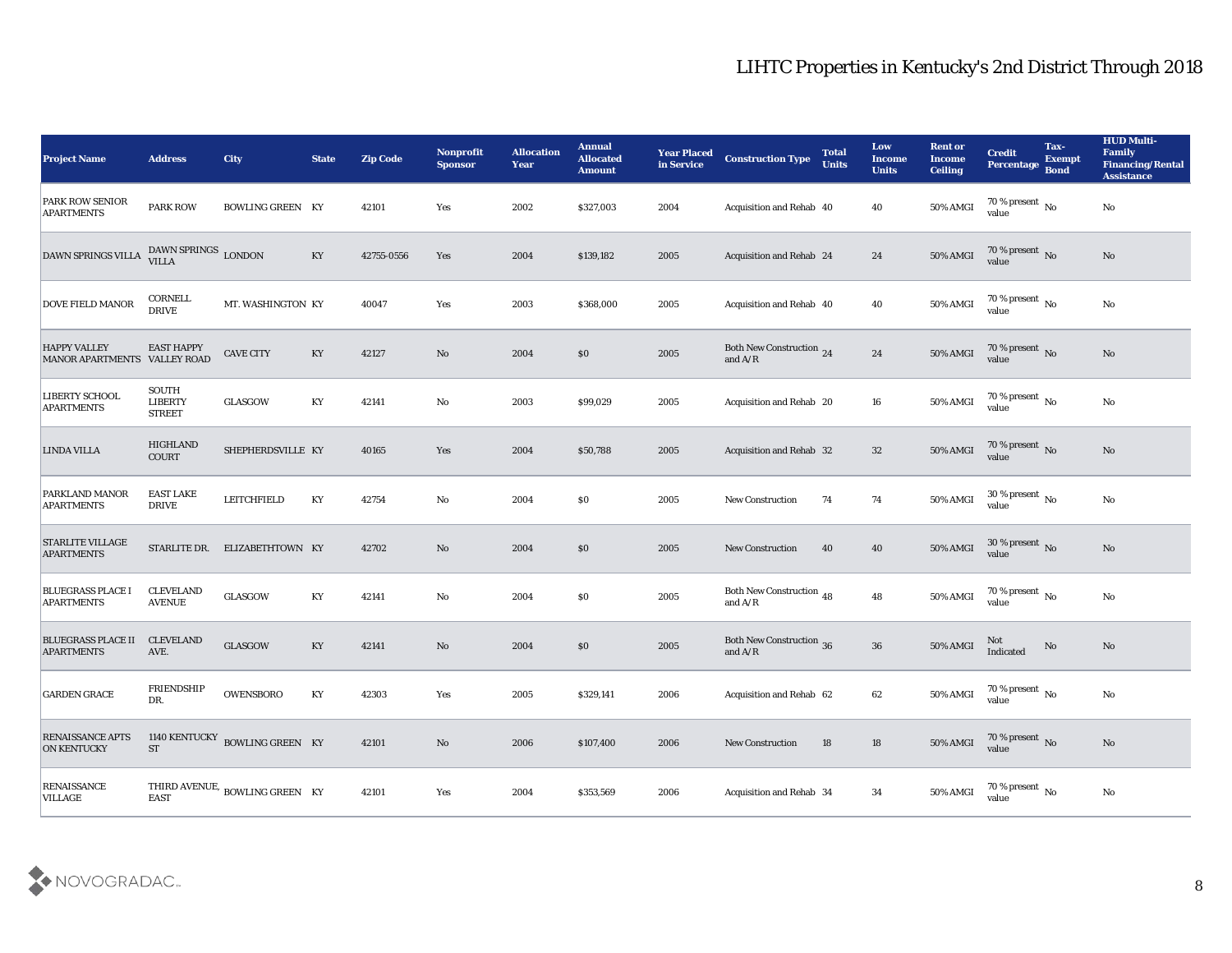| <b>Project Name</b>                                                                                                                       | <b>Address</b>                   | <b>City</b>                | <b>State</b> | <b>Zip Code</b> | <b>Nonprofit</b><br><b>Sponsor</b> | <b>Allocation</b><br><b>Year</b> | <b>Annual</b><br><b>Allocated</b><br><b>Amount</b> | <b>Year Placed</b><br>in Service | <b>Construction Type</b>              | <b>Total</b><br><b>Units</b> | Low<br><b>Income</b><br><b>Units</b> | <b>Rent or</b><br><b>Income</b><br><b>Ceiling</b> | <b>Credit</b><br>Percentage Bond               | Tax-<br><b>Exempt</b> | <b>HUD Multi-</b><br>Family<br><b>Financing/Rental</b><br><b>Assistance</b> |
|-------------------------------------------------------------------------------------------------------------------------------------------|----------------------------------|----------------------------|--------------|-----------------|------------------------------------|----------------------------------|----------------------------------------------------|----------------------------------|---------------------------------------|------------------------------|--------------------------------------|---------------------------------------------------|------------------------------------------------|-----------------------|-----------------------------------------------------------------------------|
| <b>PATTY PLACE</b><br><b>APARTMENTS</b>                                                                                                   | PATTY PLACE<br><b>WAY</b>        | <b>LEITCHFIELD</b>         | KY           | 42754           | Yes                                | 2006                             | \$172,056                                          | 2007                             | Acquisition and Rehab 24              |                              | 24                                   | 50% AMGI                                          | $\frac{70\%}{\text{value}}$ No                 |                       | No                                                                          |
| <b>SUNMARK II</b><br><b>APARTMENTS</b>                                                                                                    | <b>ROAD</b>                      | BOAT FACTORY MORGANTOWN KY |              | 42261           | Yes                                | 2006                             | \$968,880                                          | 2007                             | Acquisition and Rehab 48              |                              | 48                                   | 50% AMGI                                          | <b>Both 30%</b><br>and 70%<br>present value    | No                    | No                                                                          |
| <b>WINDOVER PLACE</b><br><b>APARTMENTS</b>                                                                                                | RUSSELLVILLE<br>RD.              | BOWLING GREEN KY           |              | 42101           | No                                 | 2005                             | \$292,156                                          | 2007                             | Acquisition and Rehab 40              |                              | 40                                   | 50% AMGI                                          | $70\%$ present No<br>value                     |                       | No                                                                          |
| MUNFORDVILLE<br><b>APARTMENTS</b>                                                                                                         | WOODS ROAD                       | MUNFORDVILLE KY            |              | 42765           | No                                 | 2008                             | \$91,828                                           | 2008                             | Both New Construction 80<br>and $A/R$ |                              | 80                                   | 50% AMGI                                          | $30\,\%$ present $\,$ No value                 |                       | No                                                                          |
| <b>AUTUMN MANOR</b><br><b>APARTMENTS</b>                                                                                                  | <b>HIGHLAND</b><br><b>COURT</b>  | SHEPHERDSVILLE KY          |              | 40165           | No                                 | 2007                             | \$114,754                                          | 2008                             | <b>Acquisition and Rehab 24</b>       |                              | 24                                   | <b>50% AMGI</b>                                   | <b>Both 30%</b><br>and 70%<br>present value    | No                    | No                                                                          |
| <b>BEACON HILL</b><br><b>APARTMENTS</b>                                                                                                   | <b>INNOVATION</b><br><b>WAY</b>  | <b>RADCLIFF</b>            | KY           | 40160           | No                                 | 2006                             | \$312,800                                          | 2008                             | <b>New Construction</b>               | 34                           | 34                                   | 50% AMGI                                          | 70 % present $\,$ No $\,$<br>value             |                       | No                                                                          |
| <b>BOWLING GREEN</b><br><b>SCHOLAR HOUSE</b>                                                                                              | 10TH AVENUE<br><b>WEST</b>       | BOWLING GREEN KY           |              | 42101           | Yes                                | 2006                             | \$1,670,326                                        | 2008                             | Acquisition and Rehab 56              |                              | 56                                   | 50% AMGI                                          | $70\,\%$ present $\,$ No value                 |                       | No                                                                          |
| <b>CEDAR GROVE</b><br><b>APARTMENTS, PHASE</b><br>II                                                                                      | <b>JOHNSON</b><br><b>DRIVE</b>   | SHEPHERDSVILLE KY          |              | 40165           | Yes                                | 2007                             | \$157,372                                          | 2008                             | Acquisition and Rehab 36              |                              | 36                                   | 50% AMGI                                          | <b>Both 30%</b><br>and 70%<br>present value    | No                    | No                                                                          |
| NORTHSIDE<br><b>APARTMENTS I</b>                                                                                                          | <b>NORTHSIDE</b><br>AVE          | SHEPHERDSVILLE KY          |              | 40165           | Yes                                | 2007                             | \$188,580                                          | 2008                             | Acquisition and Rehab 36              |                              | 36                                   | 50% AMGI                                          | <b>Both 30%</b><br>and 70%<br>present value    | No                    | No                                                                          |
| $\begin{array}{ l } \hline \texttt{TISBURY APARTMENTS} & \textbf{INNOVATION} \\ \hline \texttt{WAY} & \textbf{WAY} \\ \hline \end{array}$ |                                  | <b>RADCLIFF</b>            | KY           | 40160           | No                                 | 2007                             | \$607,600                                          | 2008                             | Acquisition and Rehab 30              |                              | 30                                   | 50% AMGI                                          | 70 % present $\,$ No $\,$<br>value             |                       | No                                                                          |
| THE LEARNING VILLA<br><b>SCHOLAR HOUSE</b>                                                                                                | 18TH STREET                      | <b>OWENSBORO</b>           | KY           | 42303           | No                                 | 2006                             | \$839,409                                          | 2008                             | Acquisition and Rehab 56              |                              | 56                                   | <b>50% AMGI</b>                                   | 70 % present No<br>value                       |                       | No                                                                          |
| <b>BEAR CREEK OF</b><br><b>LEITCHFIELD</b>                                                                                                | <b>EAST LAKE</b><br><b>DRIVE</b> | LEITCHFIELD                | KY           | 42754           | Yes                                | 2008                             | \$380,178                                          | 2009                             | Acquisition and Rehab 24              |                              | 24                                   | <b>50% AMGI</b>                                   | <b>Both 30%</b><br>and $70\%$<br>present value | No                    | $\mathbf{N}\mathbf{o}$                                                      |
| <b>GRIFFIN MANOR</b>                                                                                                                      | <b>JOHNSTOWN</b>                 | ELIZABETHTOWN KY           |              | 42701           | $\mathbf{Yes}$                     | 2007                             | \$608,742                                          | 2009                             | Acquisition and Rehab 34              |                              | 34                                   | 50% AMGI                                          | 70 % present No<br>value                       |                       | No                                                                          |

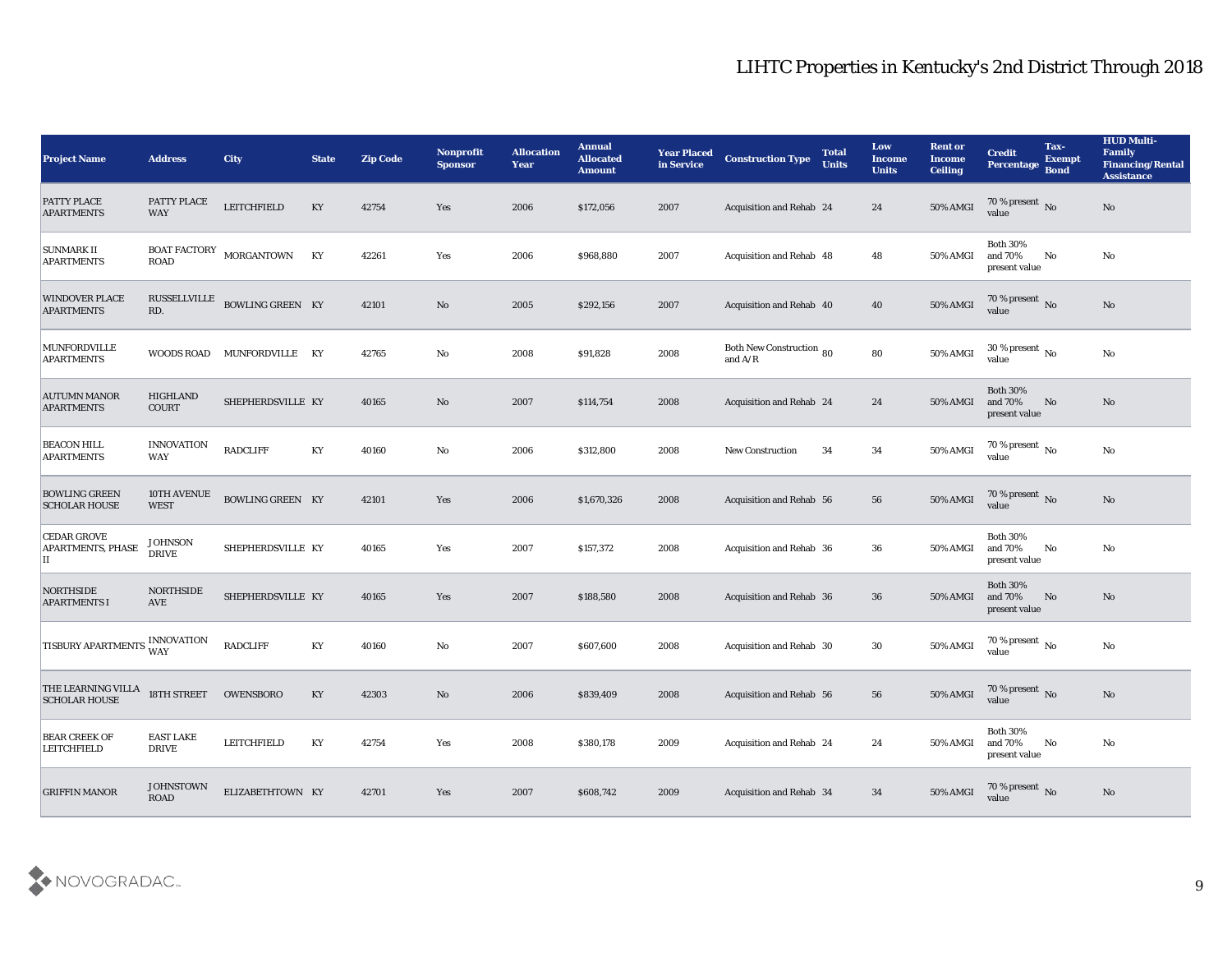| <b>Project Name</b>                               | <b>Address</b>                                    | <b>City</b>                  | <b>State</b> | <b>Zip Code</b> | Nonprofit<br><b>Sponsor</b> | <b>Allocation</b><br><b>Year</b> | <b>Annual</b><br><b>Allocated</b><br><b>Amount</b> | <b>Year Placed</b><br>in Service | <b>Construction Type</b>                         | <b>Total</b><br><b>Units</b> | Low<br><b>Income</b><br><b>Units</b> | <b>Rent or</b><br><b>Income</b><br><b>Ceiling</b> | <b>Credit</b><br>Percentage                    | Tax-<br><b>Exempt</b><br><b>Bond</b> | <b>HUD Multi-</b><br>Family<br><b>Financing/Rental</b><br><b>Assistance</b> |
|---------------------------------------------------|---------------------------------------------------|------------------------------|--------------|-----------------|-----------------------------|----------------------------------|----------------------------------------------------|----------------------------------|--------------------------------------------------|------------------------------|--------------------------------------|---------------------------------------------------|------------------------------------------------|--------------------------------------|-----------------------------------------------------------------------------|
| <b>HORIZON PLACE</b>                              | EAST 18TH<br><b>STREET</b>                        | OWENSBORO                    | KY           | 42303           | No                          | 2007                             | \$770,000                                          | 2009                             | <b>New Construction</b>                          | 34                           | 34                                   | 50% AMGI                                          | 70 % present $\overline{N_0}$<br>value         |                                      | No                                                                          |
| <b>INDEPENDENCE</b><br><b>HEIGHTS</b>             | STRAWBRIDGE OWENSBORO<br><b>PLACE</b>             |                              | KY           | 42301           | Yes                         | 2007                             | \$275,000                                          | 2009                             | <b>New Construction</b>                          | 25                           | 24                                   | <b>50% AMGI</b>                                   | $70\,\%$ present $\,$ No value                 |                                      | No                                                                          |
| <b>INDEPENDENCE</b><br>PLACE APARTMENTS           |                                                   | MAIN AVENUE BOWLING GREEN KY |              | 42101           | Yes                         | 2007                             | \$275,000                                          | 2009                             | <b>Acquisition and Rehab 24</b>                  |                              | 24                                   | 50% AMGI                                          | 70 % present $\,$ No $\,$<br>value             |                                      | No                                                                          |
| <b>OWENSBORO</b><br><b>REGIONAL RECOVERY</b>      | <b>VEACH ROAD</b>                                 | <b>OWENSBORO</b>             | KY           | 42303           | No                          | 2009                             | \$414,877                                          | 2009                             | <b>Acquisition and Rehab 38</b>                  |                              | 38                                   | <b>50% AMGI</b>                                   | $70\,\%$ present $\,$ No value                 |                                      | No                                                                          |
| <b>CANEY CREEK APTS I</b>                         | $\textsc{MORGANTOWN}$ $\textsc{CANEYVILLE}$<br>RD |                              | KY           |                 | No                          | 1992                             | \$1,604,172                                        | 2010                             | New Construction                                 | 16                           | 16                                   | 50% AMGI                                          | <b>Both 30%</b><br>and 70%<br>present value    | No                                   | No                                                                          |
| <b>CLOVERDALE</b><br><b>APARTMENTS</b>            | WEST STREET CLOVERPORT                            |                              | KY           | 40111           | No                          | 2008                             | \$372,219                                          | 2010                             | <b>Acquisition and Rehab 24</b>                  |                              | 22                                   | 50% AMGI                                          | <b>Both 30%</b><br>and 70%<br>present value    | No                                   | No                                                                          |
| <b>GLASGOW GRADED</b><br><b>SCHOOL APARTMENTS</b> | SOUTH<br><b>LIBERTY</b><br><b>STREET</b>          | GLASGOW                      | KY           | 42141           | No                          | 2008                             | \$825,288                                          | 2010                             | Acquisition and Rehab 23                         |                              | 23                                   | 50% AMGI                                          | 70 % present $\overline{N_0}$<br>value         |                                      | No                                                                          |
| <b>BRENTWOOD OF</b><br><b>CLARKSON</b>            | N. PATTERSON<br><b>STREET</b>                     | <b>CLARKSON</b>              | KY           | 42726           | No                          | 2008                             | \$431,112                                          | 2010                             | <b>New Construction</b>                          | 24                           | 24                                   | <b>50% AMGI</b>                                   | <b>Both 30%</b><br>and 70%<br>present value    | No                                   | No                                                                          |
| <b>TAYLOR MILL</b><br><b>APARTMENTS</b>           |                                                   | PHILLIPS LANE HODGENVILLE    | KY           | 42748           | No                          | 2008                             | \$1,335,120                                        | 2010                             | <b>New Construction</b>                          | 24                           | 24                                   | 50% AMGI                                          | <b>Both 30%</b><br>and 70%<br>present value    | No                                   | No                                                                          |
| <b>KATE COVE</b>                                  | <b>OLD MAIN</b><br><b>STREET</b>                  | MUNFORDVILLE KY              |              | 42765           | Yes                         | 2008                             | \$931,420                                          | 2010                             | <b>Acquisition and Rehab 24</b>                  |                              | $\bf{0}$                             | <b>50% AMGI</b>                                   | 70 % present No<br>value                       |                                      | No                                                                          |
| <b>LILAC APARTMENTS</b>                           | CARSON DRIVE LEITCHFIELD                          |                              | KY           | 42754           | No                          | 2008                             | \$434,484                                          | 2010                             | <b>New Construction</b>                          | 24                           | 24                                   | 50% AMGI                                          | <b>Both 30%</b><br>and 70%<br>present value    | No                                   | No                                                                          |
| <b>BRANDENBURG</b><br><b>APARTMENTS</b>           | <b>HILLCREST</b><br><b>DRIVE</b>                  | BRANDENBURG KY               |              | 40108           | $\mathbf {No}$              | 2008                             | \$161,470                                          | 2010                             | <b>Both New Construction 18</b><br>and $\rm A/R$ |                              | 18                                   | 50% AMGI                                          | <b>Both 30%</b><br>and 70% No<br>present value |                                      | $\mathbf{N}\mathbf{o}$                                                      |
| <b>EDGEWOOD</b><br><b>APARTMENTS</b>              | <b>NATIONAL</b><br><b>TURNPIKE</b>                | MUNFORDVILLE KY              |              | 42765           | $\mathbf {No}$              | 2008                             | \$305,934                                          | 2010                             | New Construction                                 | 24                           | 24                                   | <b>50% AMGI</b>                                   | <b>Both 30%</b><br>and 70%<br>present value    | $\mathbf{N}\mathbf{o}$               | $\rm\thinspace No$                                                          |

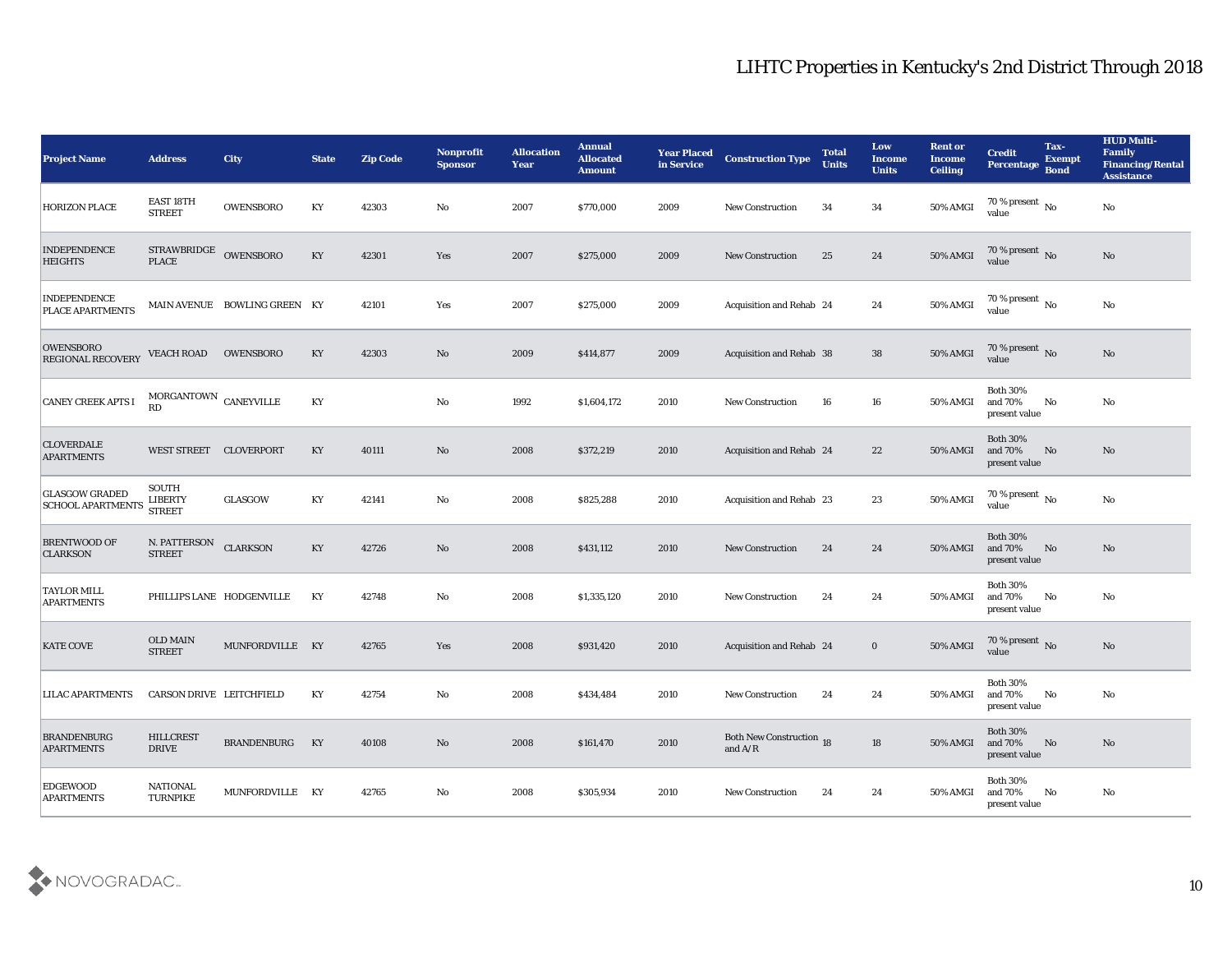| <b>Project Name</b>                        | <b>Address</b>                                    | City                         | <b>State</b> | <b>Zip Code</b> | Nonprofit<br><b>Sponsor</b> | <b>Allocation</b><br><b>Year</b> | <b>Annual</b><br><b>Allocated</b><br><b>Amount</b> | <b>Year Placed</b><br>in Service | <b>Construction Type</b> | <b>Total</b><br><b>Units</b> | Low<br><b>Income</b><br><b>Units</b> | <b>Rent or</b><br><b>Income</b><br><b>Ceiling</b> | <b>Credit</b><br>Percentage Bond               | Tax-<br><b>Exempt</b> | <b>HUD Multi-</b><br>Family<br><b>Financing/Rental</b><br><b>Assistance</b> |
|--------------------------------------------|---------------------------------------------------|------------------------------|--------------|-----------------|-----------------------------|----------------------------------|----------------------------------------------------|----------------------------------|--------------------------|------------------------------|--------------------------------------|---------------------------------------------------|------------------------------------------------|-----------------------|-----------------------------------------------------------------------------|
| <b>CANEYCREEK</b><br><b>APARTMENTS</b>     | MORGANTOWN CANEYVILLE<br><b>ROAD</b>              |                              | KY           | 42721           | No                          | 2008                             | \$1,604,172                                        | 2010                             | <b>New Construction</b>  | 16                           | 16                                   | 50% AMGI                                          | <b>Both 30%</b><br>and 70%<br>present value    | <b>No</b>             | No                                                                          |
| MARITA MANOR,<br><b>LIMITED</b>            | <b>BROWNSTOCK</b><br><b>ROAD</b>                  | <b>BOWLING GREEN KY</b>      |              | 42101           | Yes                         | 2008                             | \$877,850                                          | 2010                             | Acquisition and Rehab 32 |                              | 32                                   | 50% AMGI                                          | 70 % present $\,$ No $\,$<br>value             |                       | No                                                                          |
| <b>MARBURY TRACE</b>                       | <b>MARBURY</b><br><b>DRIVE</b>                    | <b>RADCLIFF</b>              | KY           | 40160           | No                          | 2008                             | \$1,327,517                                        | 2011                             | <b>New Construction</b>  | 40                           | 40                                   | 50% AMGI                                          | 70 % present No<br>value                       |                       | No                                                                          |
| JENNY LYNN APTS<br>(MORGANTOWN)            | 111 S TEDDY<br><b>AVE</b>                         | <b>MORGANTOWN</b>            | KY           | 42261           | No                          | 2010                             | \$325,536                                          | 2011                             | <b>New Construction</b>  | 24                           | 24                                   | 50% AMGI                                          | <b>Both 30%</b><br>and 70%<br>present value    | No                    | No                                                                          |
| AARONWOOD<br><b>APARTMENTS</b>             | <b>NORTH</b><br><b>PATTERSON</b><br><b>STREET</b> | <b>CLARKSON</b>              | KY           | 42754           | No                          | 2010                             | \$327,680                                          | 2011                             | <b>New Construction</b>  | 24                           | 24                                   | <b>50% AMGI</b>                                   | <b>Both 30%</b><br>and 70%<br>present value    | No                    | No                                                                          |
| <b>SAHALE HEIGHTS</b><br><b>APARTMENTS</b> | <b>ALEX DRIVE</b>                                 | ELIZABETHTOWN KY             |              | 42701           | No                          | 2010                             | \$330,042                                          | 2011                             | <b>New Construction</b>  | 24                           | 24                                   | 50% AMGI                                          | <b>Both 30%</b><br>and 70%<br>present value    | No                    | No                                                                          |
| <b>TOWNE MALL</b><br><b>COMMONS</b>        |                                                   | TOWNE DRIVE ELIZABETHTOWN KY |              | 42701           | No                          | 2008                             | \$1,797,460                                        | 2011                             | <b>New Construction</b>  | 92                           | 92                                   | 50% AMGI                                          | $\frac{70\%}{value}$ No                        |                       | No                                                                          |
| <b>BUFFALO SCHOOL</b><br><b>APARTMENTS</b> | SCHOOL LOOP BUFFALO                               |                              | KY           | 42716           | No                          | 2008                             | \$1,198,482                                        | 2011                             | <b>New Construction</b>  | 19                           | $\bf{0}$                             | <b>50% AMGI</b>                                   | 70 % present $\,$ No $\,$<br>value             |                       | No                                                                          |
| <b>KATE CORNER</b>                         | KATE CORNER LEITCHFIELD                           |                              | KY           | 42754           | Yes                         | 2008                             | \$1,341,549                                        | 2011                             | <b>New Construction</b>  | 28                           | $\bf{0}$                             | 50% AMGI                                          | $70\,\%$ present $\,$ No value                 |                       | No                                                                          |
| PRESIDENTS PLACE                           | <b>FRIENDSHIP</b><br><b>DRIVE</b>                 | OWENSBORO                    | KY           | 42301           | No                          | 2008                             | \$15,121,266                                       | 2011                             | <b>New Construction</b>  | 60                           | $\bf{0}$                             | 50% AMGI                                          | $70\,\%$ present $\,$ No value                 |                       | No                                                                          |
| <b>JENNY LYNN</b><br><b>APARTMENTS</b>     | <b>SOUTH TEDDY</b><br><b>AVENUE</b>               | <b>MORGANTOWN</b>            | KY           | 42261           | No                          | 2010                             | \$325,536                                          | 2011                             | <b>New Construction</b>  | 24                           | 24                                   | 50% AMGI and 70%                                  | <b>Both 30%</b><br>present value               | No                    | No                                                                          |
| BUTLER MANOR APTS 101 BUTLER<br>$\rm II$   | $\operatorname{MANOR}$ DR                         | MORGANTOWN KY                |              | 42261           | ${\bf No}$                  | $\bold{Insufficient}$<br>Data    | \$256,300                                          | 2012                             | Acquisition and Rehab 16 |                              | 16                                   | 50% AMGI                                          | <b>Both 30%</b><br>and $70\%$<br>present value | No                    | $\mathbf{N}\mathbf{o}$                                                      |
| <b>GREENSBURG</b><br><b>VILLAGE</b>        | NANCY STREET GREENSBURG                           |                              | KY           | 42743-1375      | No                          | Insufficient<br>Data             | \$821,512                                          | 2012                             | Acquisition and Rehab 50 |                              | 50                                   | 50% AMGI                                          | <b>Both 30%</b><br>and 70%<br>present value    | No                    | $\mathbf{N}\mathbf{o}$                                                      |